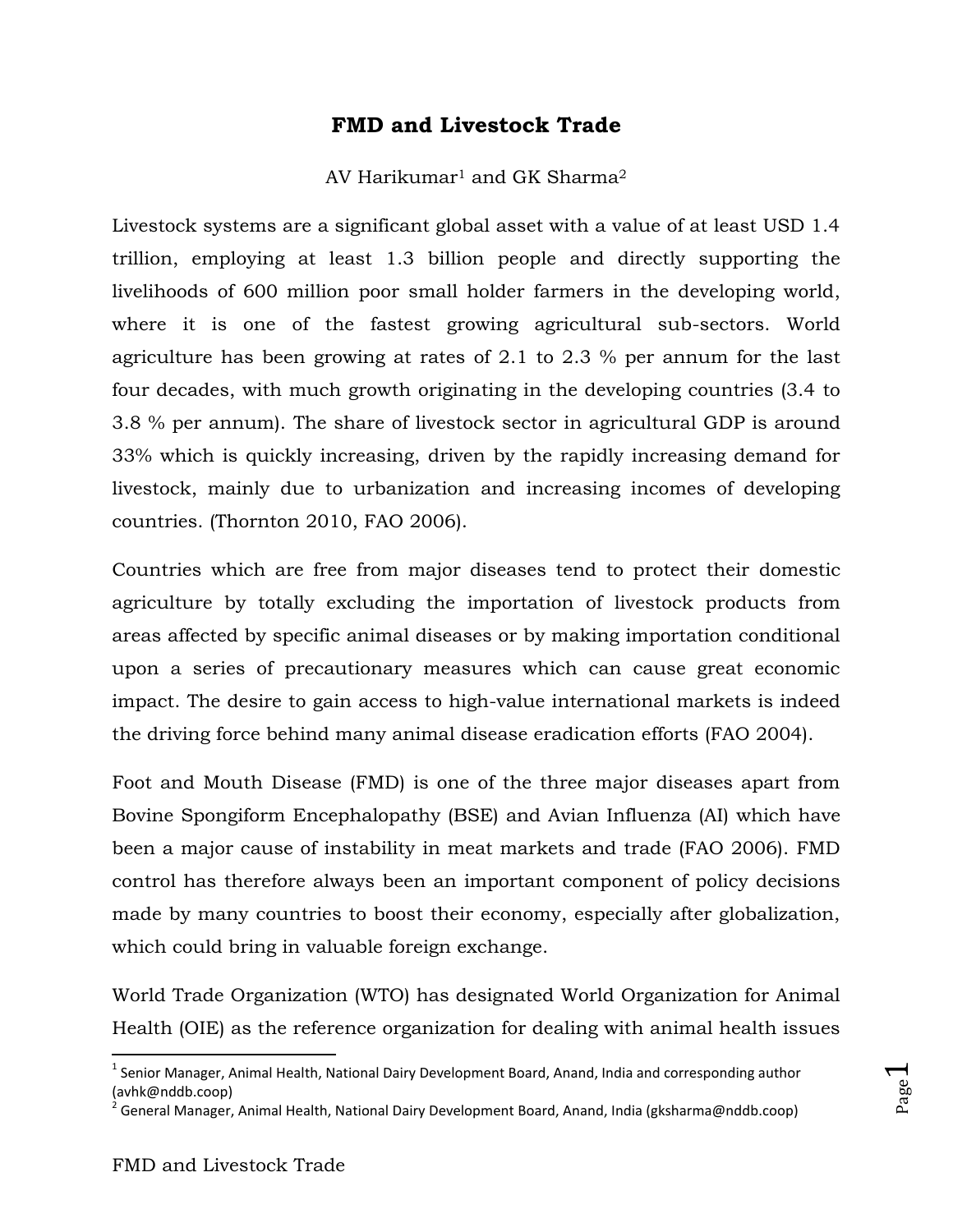in international trade. Those countries attempting to harness the potential benefits of livestock trade need to align their animal disease control strategies with the OIE recommendations, which serve as a science-based, universally recognized, rational basis for international trade in animals and animal products. For attaining FMD free status in a country or a region (zone) of a country endemic to the disease, OIE has made two classifications; (a) countries/zones free from FMD with vaccination and, (b) countries/zones free from FMD without vaccination. The OIE has laid down very detailed guidelines for achieving this status. No trade related disputes appears to have been documented in WTO relating to FMD till date. OIE, on the basis of information produced by the member country as a dossier, recognizes the FMD status of the country.

Export of animal products like processed meat, milk, semen, wool, hair, hide and trophies etc made from wild animals is possible from FMD infected countries or zones if processed as per the guidelines stipulated by OIE. However FMD free countries usually do not encourage such imports because of the apprehension that products originating from infected countries may become the sources of infection in their country.

Of all the animal products traded internationally and derived from FMD susceptible animal species, meat is the highest value commodity. Live animals, milk products, germplasm, hides and bones etc. are, in comparison not very significant. Therefore this article focuses on the impact of FMD on international trade of meat.

The exports of animal products are the mainstay of agribusiness for many countries. The combined exports of beef and mutton of Australia and New Zealand put them at top till 2001, until Brazil overtook them. Meat trade expansion is likely to continue, with more being supplied by the developing exporters (FAO 2006).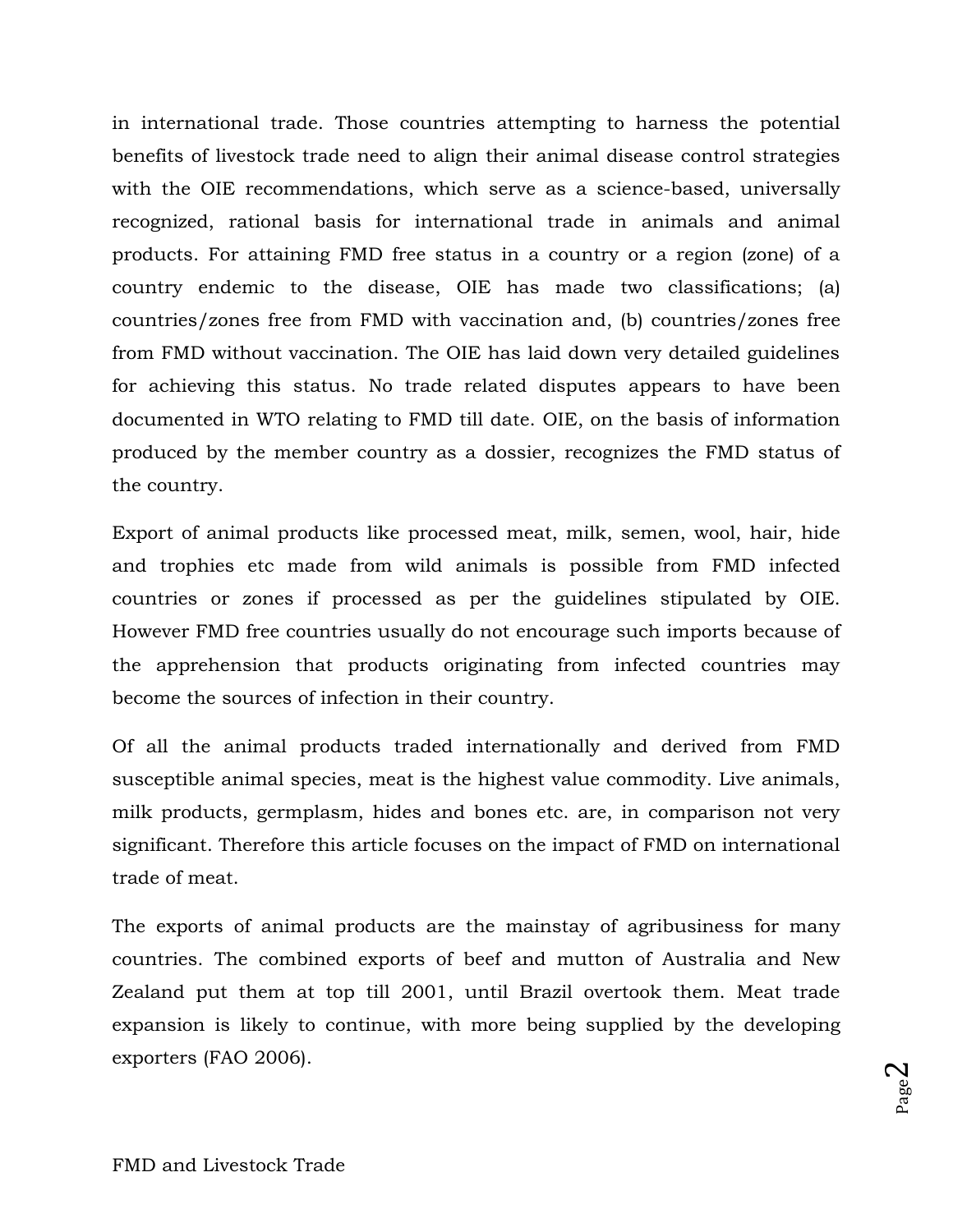The top 10 exporters of various animal products from FMD susceptible animals during 2009, which could be ostensibly affected by their FMD status, are listed in Table 1. Most of these countries were FMD free without vaccination, a few having free zones without vaccination. There are also a few countries in the top exporter list that are FMD free with vaccination or have such zones. Most of these countries have retained their FMD free status even in 2011.

Some FMD endemic countries also appear in the list of top exporters for a few animal products by virtue of the exclusivity or abundance of certain species in these regions (eg. Buffloes in India), or a high demand quotient for the product (eg. goat & sheep meat).

There are other countries like Namibia, Botswana, Nicaragua, Paraguay, Iceland etc, where the value of animal produce is the highest among agricultural commodities exported, though these countries are not among the top exporters. All these countries are either FMD free or have free zones, with or without vaccination. Further, the export market of cattle hides in countries like Albania, Bosnia, Brunei and Somalia provides them with the one of highest values in agribusiness (FAOSTAT 2009); all except the latter are FMD free countries without vaccination.

An exception to the rule is probably India, though endemic to FMD, which exports buffalo meat, the value of which is ranked 4<sup>th</sup> highest among all its agricultural commodity exports (FAOSTAT 2009).

It can be reasonably assumed from the above that freedom from FMD provides a country with a favourable marketing platform for export of animal products from FMD susceptible animals.

Among the importing countries, Japan saw a five-fold increase in its meat imports between 1979 and 2001. The other major importers being Russia, Mexico, Hong Kong, Saudi Arabia, South Korea (FAO 2006). A glance at the top 10 countries that import various meats of FMD susceptible animals (Table 2)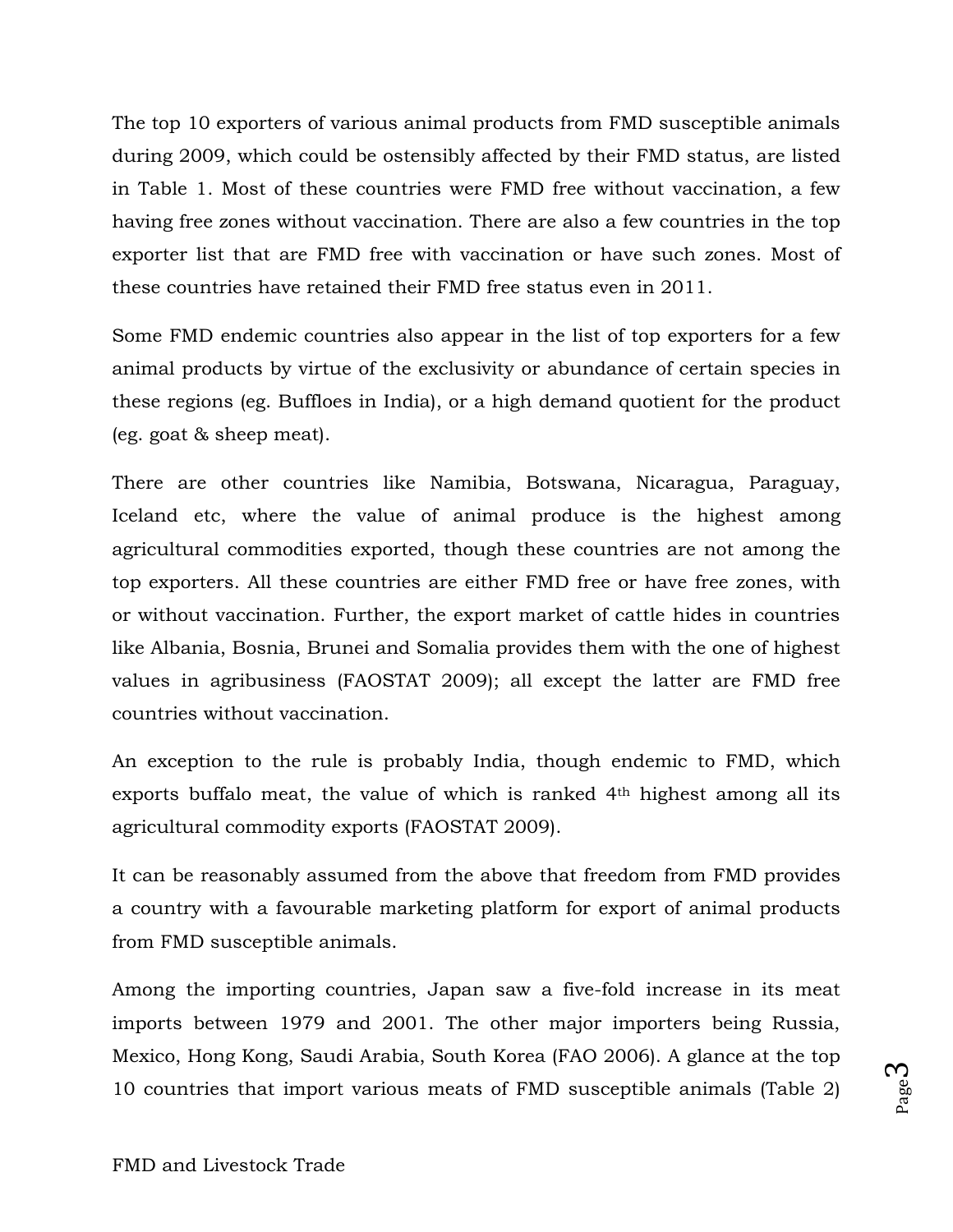shows the major importing countries also to be FMD free. A substantial amount of meat from sheep and goat is imported by countries that are endemic to FMD.

Similarly, most of the top 10 countries exporting live cattle and pig are either FMD free or have free zones, with or without vaccination. However, the same does not hold good for live goat and sheep, which are being exported predominantly from endemic countries (Table 3). The countries importing live cattle and pig also follow a similar trend, majority of which are FMD free or have free zones, with or without vaccination. Here too, most of the countries importing live goat and sheep are endemic to FMD, which may be attributed to their preference of live small ruminant imports over and above its products (Table 4) (ESGPIP 2011).

As on 2011, there are 65 countries that are FMD free without vaccination, one country FMD free with vaccination, 9 countries with FMD free zones without vaccination and 6 countries with FMD free zones with vaccination (OIE 2011).

# **Impact of recent outbreaks**

FMD has caused havoc in the recent past not only in animal husbandry but also had its cascading effect on tertiary industries like tourism, and is definitely the prime target of animal disease control projects. In terms of animal husbandry, animals that are infected with FMD almost never regain the weight they lost and often remain somewhat lame. Majority of milk-producing animals do not return to pre-infection milk production levels and pregnancy rates usually drop (O'Toole 2002).

### *Europe*

The Pan Asia "O" type FMD outbreaks in 2001 were unprecedented in Europe. Undue priority given to trade and, urgency to regain FMD free status forced the EU to adhere to the non-vaccination policy and resort to stamping out. There were some 2030 outbreaks in which 6.5 million animals were slaughtered in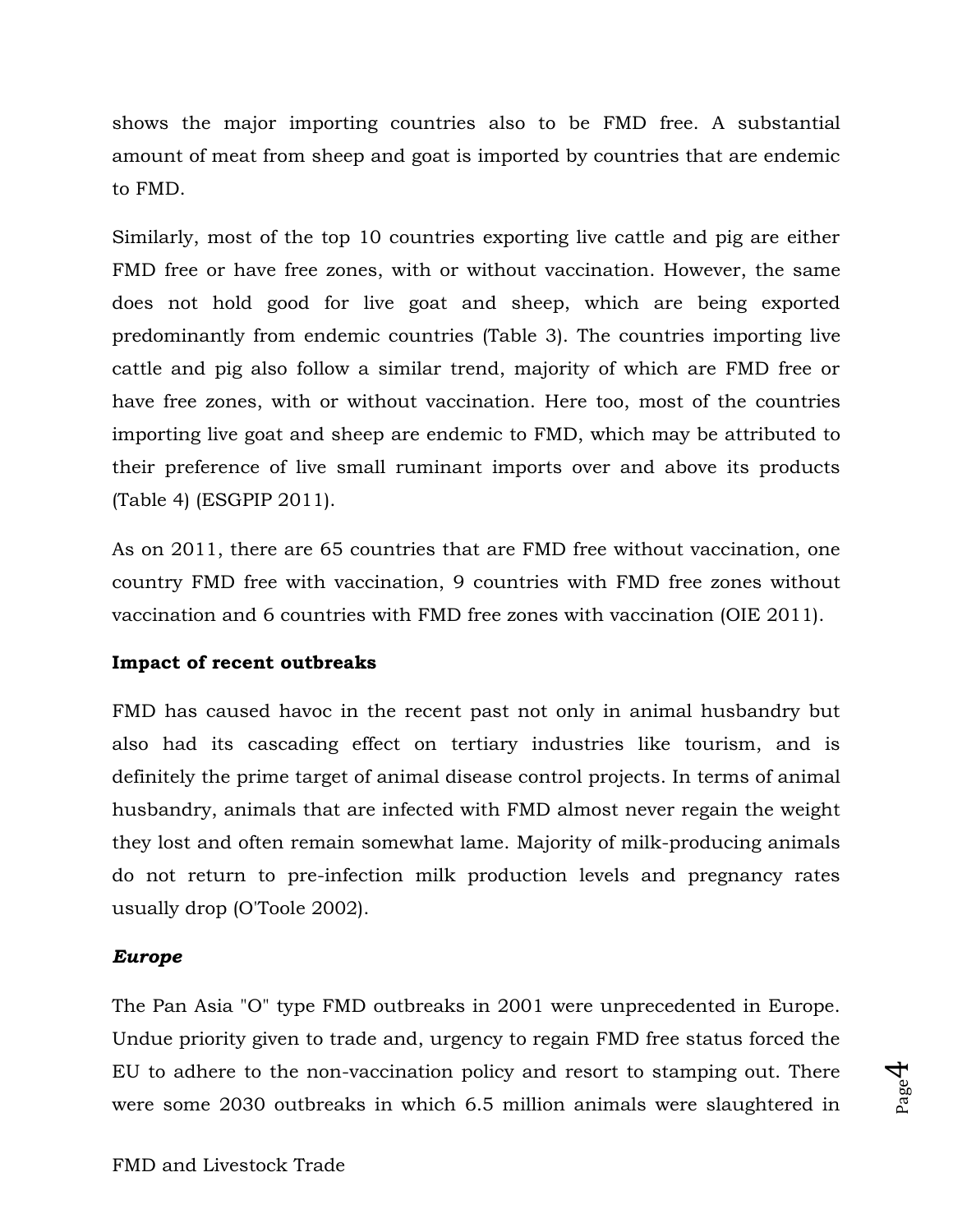UK, 2.85 million in Netherlands, 63,000 in France, 53,000 in Ireland, toting to about 10 million, even as the new - borns were not counted. The contingency plan that was adopted during the 2001 European outbreak was the 24/48 plan, i.e., slaughtering all animals at infected farms within 24 hours and neighbouring farms (within 3 Km radius) by 48 hours. There was also an unfounded and unsubstantiated fear in the food trade that consumers would not accept products from vaccinated livestock (EU 2002).

The culling of large number of animals in EU caused enormous problems of disposal for which the army had to be called in by many countries. There was also a huge public outcry against this policy, consequent to which greater prominence has been given to the use of emergency vaccination in the event of an outbreak as an adjunct to slaughter in the new EU directive adopted in September 2003. The EU also felt it important that an agreement and understanding is reached to record that meat and milk from vaccinated animals are safe for human consumption (EU 2002).

Tourism industry also suffered serious losses. Centre for Economic and Business Research establishment have stated that losses in UK alone amounts to USD 13 billion -USD 5 billion to the State and 8 billion to the private sector. (Domenech 2011). Some have reported the total costs of FMD in the UK between 1999-2002 at USD 18-25 billion (Thornton 2010). Others have pegged it between USD 11.9–18.4 billion, including USD 4.8 billion in losses to agriculture, the food industry, and the public sector, USD 4.2–4.9 billion in lost tourism, and USD 2.9–3.4 billion in indirect losses (Carpenter 2011).

### *Africa*

After a period of over 20 years with low incidence of FMD outbreaks in the FMD free or controlled regions in certain countries in the African sub-continent, the period between 2002 and 2009 saw a resurgence of FMD. Outbreaks of the disease were recorded in Botswana, Malawi, Mozambique, Namibia, South Africa, Zambia and Zimbabwe. The increased disease spread was not only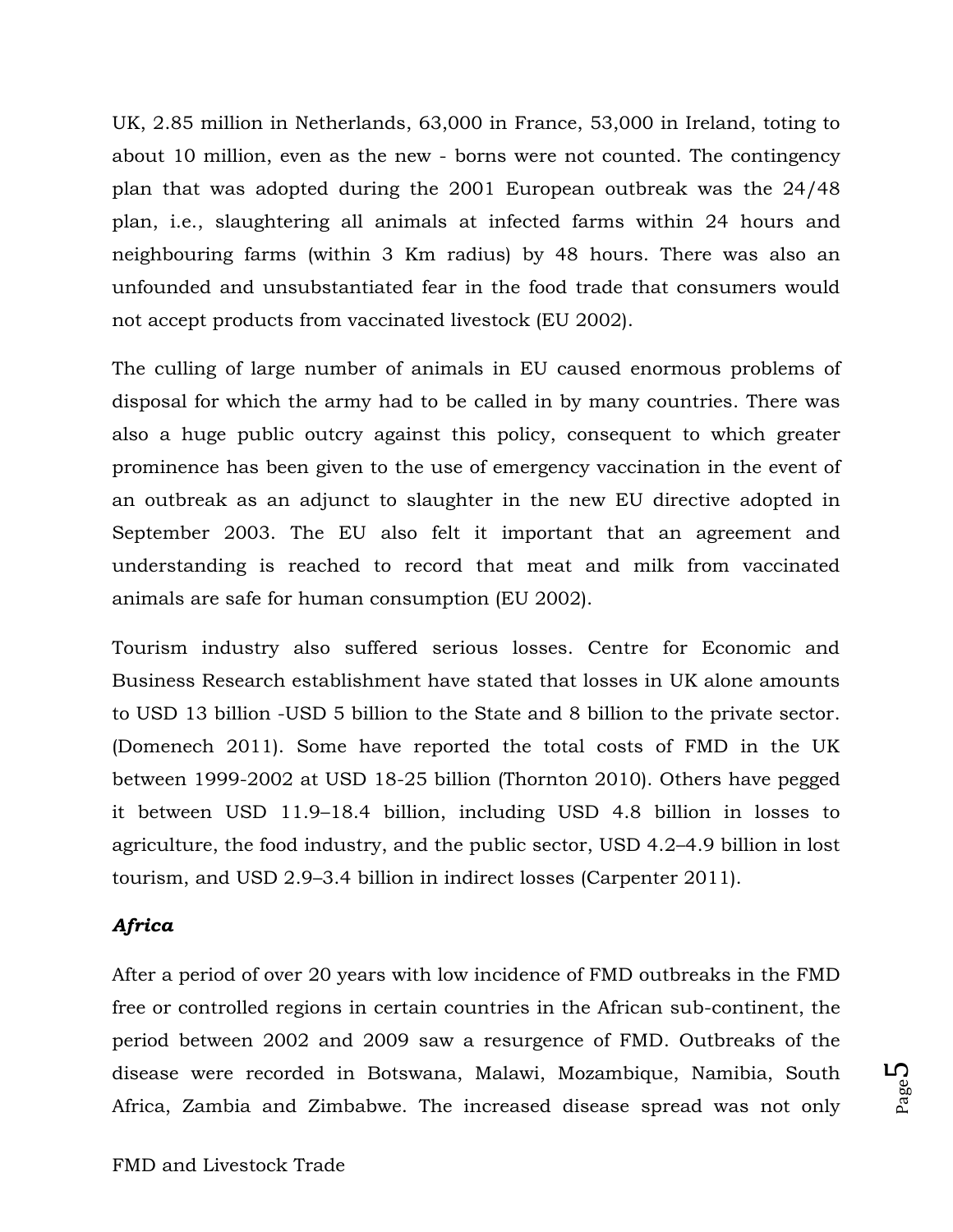threatening exports to the lucrative European Union (EU) markets that some of these countries enjoy but also presented a challenge on the national control strategies including vaccinations that had proven to be effective for many years in the past (Thobokwe 2010).

Botswana estimated a loss of USD 55 million due to the spate of the outbreaks of the FMD during 2011. In the recent past, the country has seen a number of outbreaks of the disease (Neondo 2011).

The beef trade has been an important contributor to the economy of Zimbabwe with an annual average of USD 43 million generated from fresh beef and beef related by-products till 2000. There was a sharp decline of 93% between 2001 and 2002 due to a major outbreak of FMD and subsequent suspension of exports to EU market (Ronny 2008).

FMD infection in part of KwaZulu-Natal province of South Africa in early 2011 caused suspension of all exports of cloven-hoofed animals and their meat from the country. The disease also forced a halt to wool auctions- South Africa being the world's second- largest exporter of the fiber for the textile market. South African farmers earned 1.34 billion rand (USD 193 million) from wool the previous year. The loss due to ban on venison exports due to the FMD outbreak is estimated at around 30 million rand (Latham 2011).

### *Far East*

The recent occurrence of FMD in free countries like Japan and Korean Republic shows the increasing threat posed by FMD as a transboundary disease. (Paton 2010). Japan experienced its first outbreak in 90 years in March 2000. In 2010, both Japan and the Republic of Korea experienced large FMD outbreaks which required extensive programs to control. The 2010–11 Korean outbreak is estimated to have cost the government some 3 trillion won (about USD 2.7 billion) (DAFF 2011). About 3.37 million pigs, cows, goats and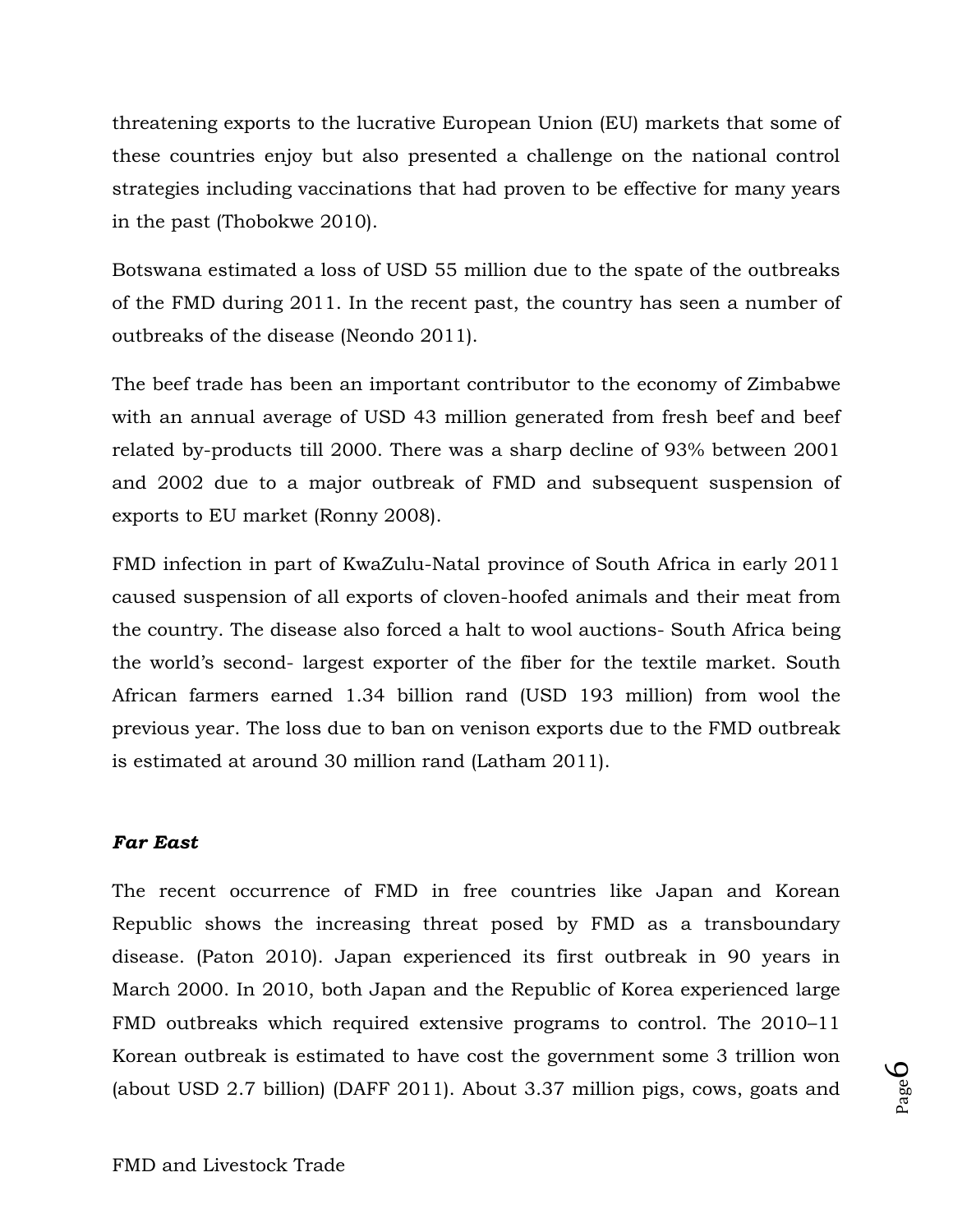deer were culled. Indirectly, there was also a loss of market for associated supplies to the cattle and swine industries (including feed, bedding, transportation and loss of sales of animal health products) (FAO 2011).

The FMD epidemic that occurred in Taiwan, nearly 70 years after the disease was eradicated from that country in 1930, affected more than 6,000 farms, resulting in the slaughter of approximately 4 million pigs, or 40% of the population at risk. Due to trade ban of pork destined for Japan, the Taiwanese pig industry incurred a loss of USD 1.6 billion (Yang 1999). A further USD 380 million was spent on vaccines and compensation to the farmers for culled animals (Domenech 2011). These losses were in addition to the indirect losses experienced by other allied industries, including the loss of more than 65,000 jobs (Carpenter 2011).

### *South America*

During the October 2005 FMD outbreaks in Brazil, import ban on import of from Brazil was imposed by over 50 countries. The beef exports for that year were reduced to half of the average for the previous five years (Domenech 2011). However, the pork sector was more disadvantaged by the outbreak than the beef sector, which actually experienced the outbreak. This caused a 30% decline even in the domestic market, which was well below the costs of production. Approximately 60 countries imposed import restrictions on pork from Brazil which caused exports to be down by more than 25% in the first half of the year (FAO 2006).

Outbreaks in Argentina during 2000-2001 resulted in losses of USD 439 million in beef exports (Domenech 2011). Outbreaks in early February had a minimal trade impact since the province which lost its status accounted for only 2% of the total Argentine beef exports (FAO 2006).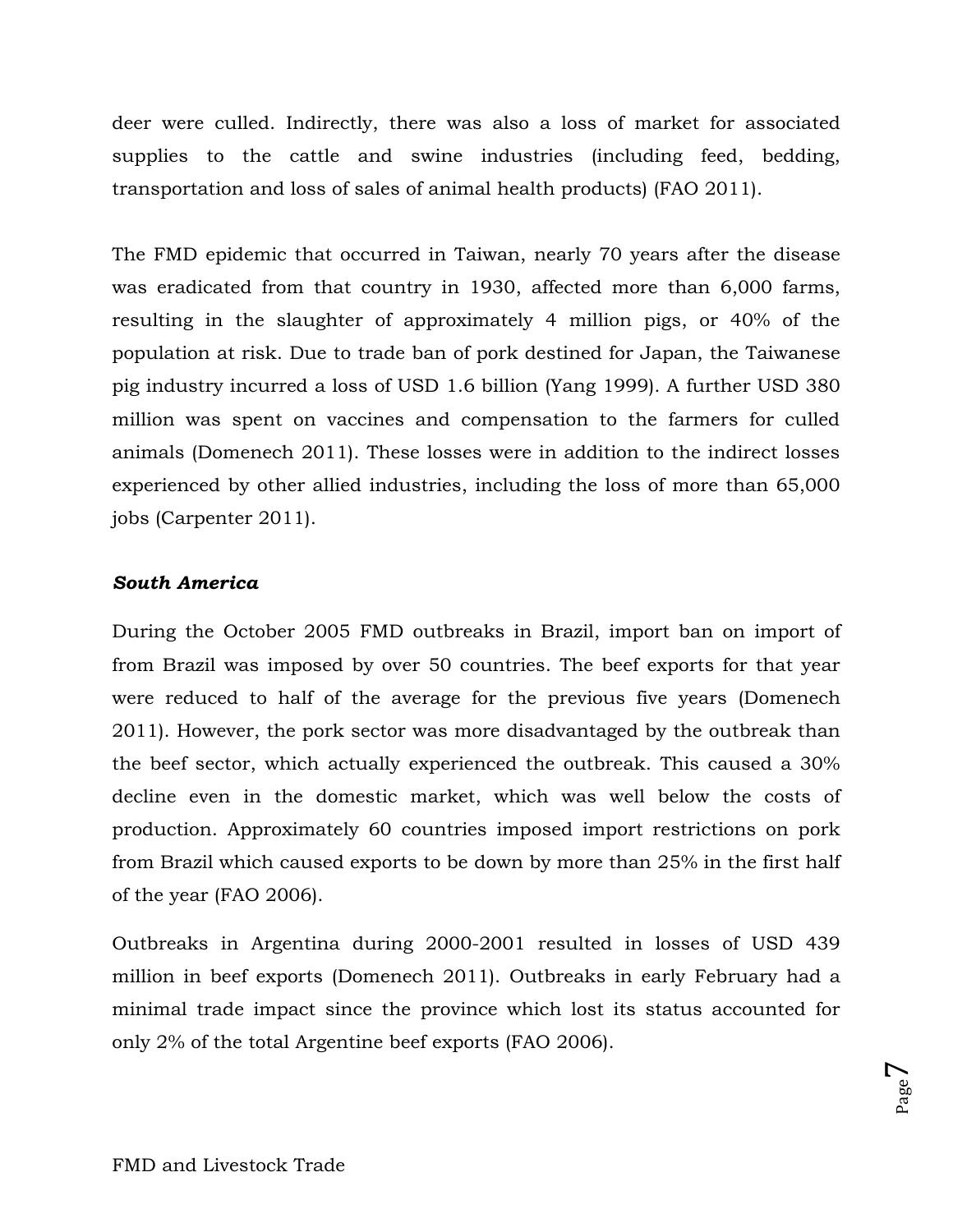#### **Likely impact of FMD in other FMD free countries**

Studies have been conducted by many FMD free countries to assess the potential loss should FMD strike their countries. The substantial losses estimated drive these countries to continue to work in programmes to achieve or maintain FMD free status. Most of the FMD free countries also carry out FMD simulation exercises to assess, review and update their emergency contingency preparedness in case of an FMD outbreak.

#### *North America*

In the USA, which has been free of FMD since 1929, the greatest impact based in the case of an FMD outbreak would be on pork and beef industry amounting to about USD 8 billion (USD 4 billion for each industry). Collaterally affected export markets would likely include: poultry, egg and processed product, soybeans, corn and wheat. Key trading partners would likely close access to U.S. product for some indeterminate amount of time or until the outbreak is resolved. FMD would also have a profound impact on domestic production markets with the price of all commodities plummeting with the surplus of unexportable product (USDA 2011). If there were an FMD epidemic in the USA (similar to the 2001 U.K. FMD epidemic), then it is estimated that farm income could be reduced by approximately USD 7–21 billion, depending on the change in consumption of red meat and dairy products (Carpenter 2011).

The primary economic impact of a FMD outbreak in Canada would arise possibly due to trade embargo placed on Canadian exports of animals and animal products to countries free of the disease. On simulating two scenarios, a small and large outbreak, over a five year period (1986-90) indicated that even a small outbreak would have serious economic consequences for the livestock sector with farm cash receipts declining by CAD 2 billion, with the largest impact on the pork sector followed by the beef sector (Krystynak 1987).

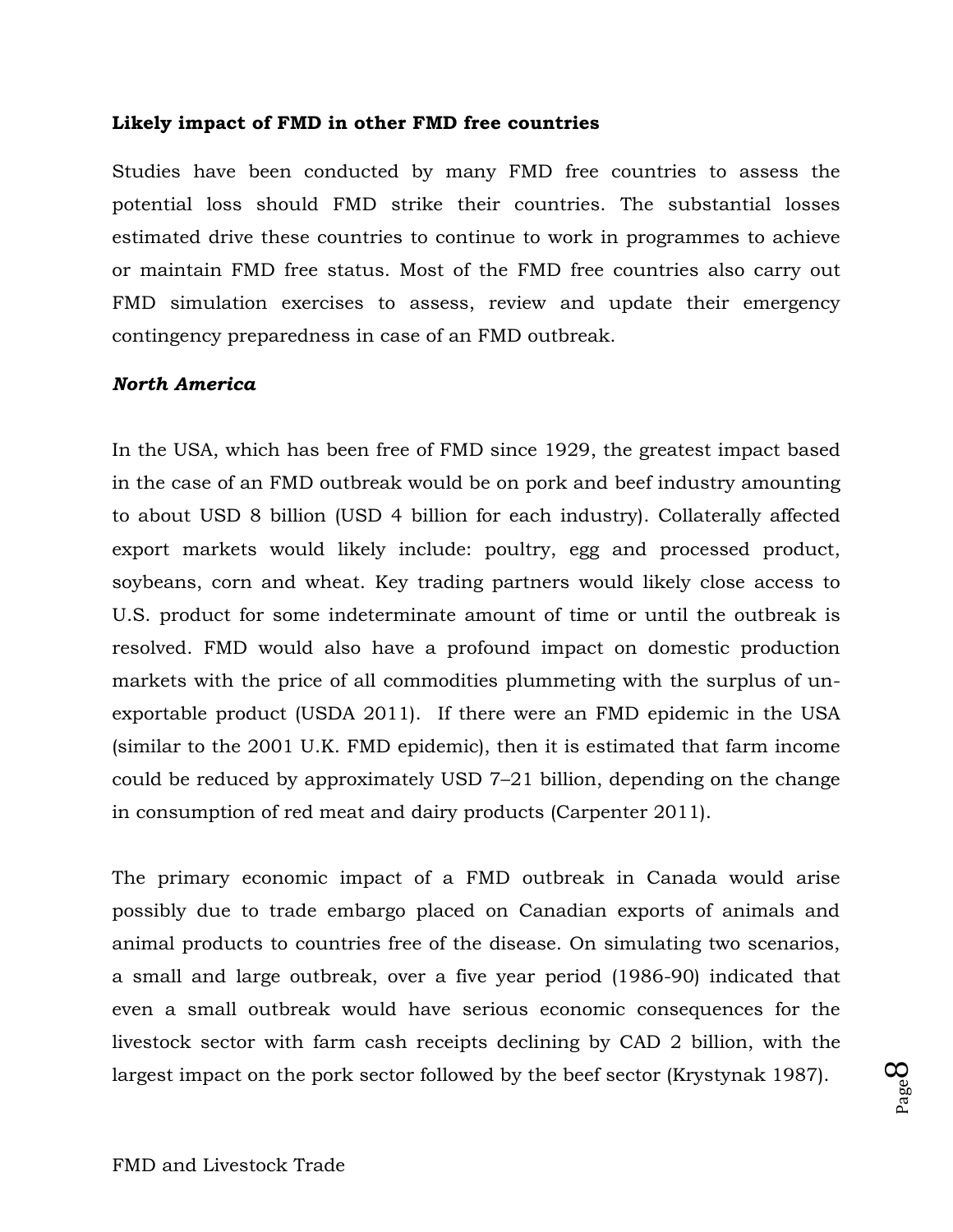### *South America*

Uruguay is a good example of a country that gained access to a lucrative market after eradicating FMD. The beef exports increased in volume by more than 100 percent and in value by 52 percent after the OIE declared Uruguay to be officially FMD free without vaccination in 1996. The access to US markets (where prices are double those of the domestic market) alone provides an additional income of USD 20 million annually (Domenech 2011).

A medium-term analysis showed that access to "Pacific Rim" markets would generate additional revenue of USD 90 million each year, and yet, before the disease was eradicated, Uruguay had been spending (only) USD 8-9 million to each year on vaccines to combat FMD. In this case, control costs would account for less than 10 percent of the revenue generated by exports alone (News and Broadcast - WB 2011).

Closing down export markets could mean losses of more than USD 350 million for Argentina which is about 20% of Argentina's entire beef exports amounting to more than USD 1.4 billion in 2005 (Wharton University 2006).

#### *Australia & Oceania*

Australia has successfully kept FMD out of the country for more than 130 years. FMD would have very serious effects on Australia's livestock industries. The Australian Bureau of Agricultural and Resource Economics and Sciences (ABARES) update (in 2011) of the Productivity Commission report of 2001 estimated that over a ten year period there would be severe direct economic losses to the livestock and meat processing sector from an outbreak of FMD. These losses ranged from AUD 7.1 billion for a small three month outbreak, to AUD 16.0 billion for a large 12 month outbreak (DAFF 2011).

In a limited FMD outbreak scenario simulation involving 50 affected farms for a 2 month period causing an 8% drop in exports of goods and services in New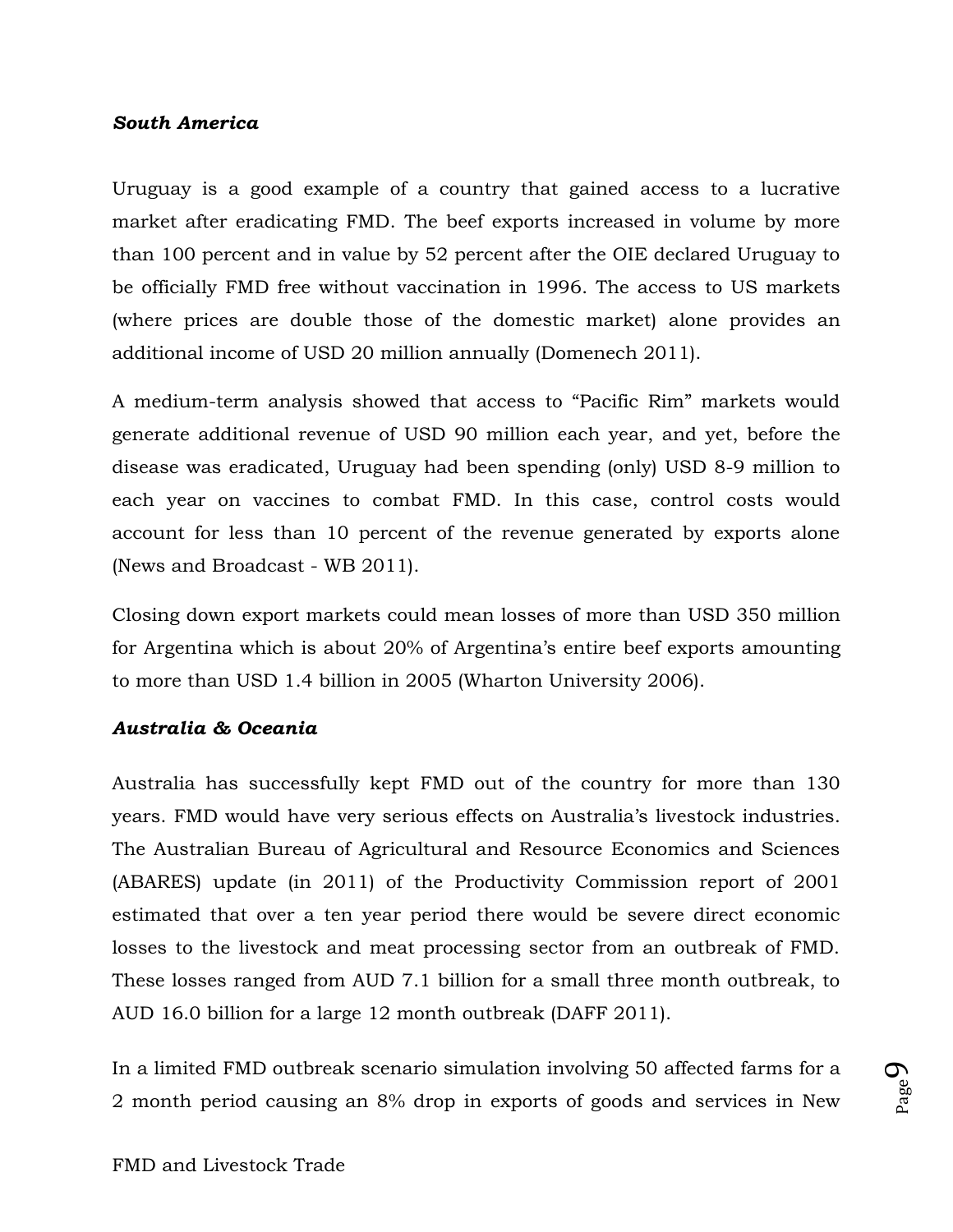Zealand, cumulative loss was estimated at around NZD 6 billion after 1 year, and around NZD10 billion after 2 years, with the losses continuing to mount because permanent lowering of potential output (Reserve Bank of New Zealand 2003, Belton 2004). The unemployment was also shown to rise to around 20,000 (New Zealand Government 2011).

# *Africa*

A benefit-cost ratio of vaccination for FMD conducted in an area of South Sudan was 11.5. Losses due to the chronic form of FMD accounted for 28.2% of total FMD losses, indicating that future benefit-cost analyses for FMD control in pastoral and agropastoral areas of Africa need to consider losses caused by chronic disease. (Barasa 2008).

The losses estimated in Zimbabwe due to FMD was in the region of USD 1.6 billion annually if the disease is not controlled (FAO. 2001).

### *South-east Asia*

The annual cost to Taiwanese economy caused by loss of pig meat export due to FMD was estimated at USD 43.2 billion. Costs of FMD control programmes were estimated at USD 16,528 million, and therefore, was economical and urgently needed in Taiwan (JyanSyung 1998) .

If FMD were to be eradicated from Thailand in 2010, the eradication would be economically viable, even without exports, with a predicted benefit-cost ratio of 3.73. With additional exports, the economic justification for control becomes much stronger with a benefit-cost ratio of up to 15:1 being achieved. (Perry 1999).

In Philippines, the benefit-cost ratios for the investment in eradication range from 1.6 for eradication by 2010 (without exports) to 12.0 for eradication by 2005(with exports of 5000 tonnes each of low-value and high-value livestock products annually). This indicated FMD eradication to be an economically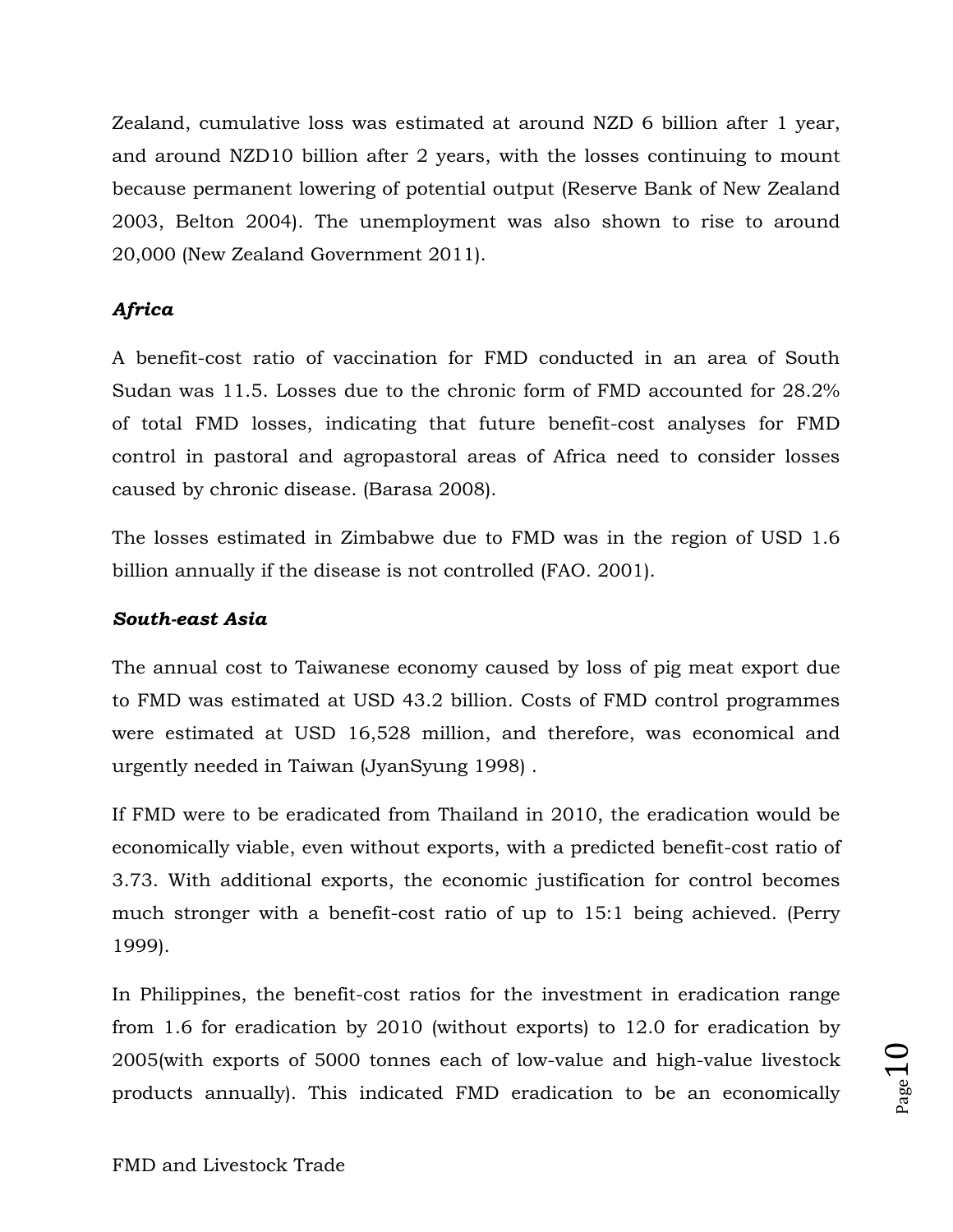viable investment in the country, with the commercial swine sector capture 84% of the benefits generated (Randolph. 2002, Domenech 2011).

FMD control should also be linked to improvement in livelihoods of livestock dependent communities in the FMD endemic settings. It is expected that this in turn will lead to increasing demand for effective national veterinary services and disease surveillance. Such strategy for progressive control of FMD in the endemic settings would be in a horizon of about 30 years. (Rweyemamu 2008). A long term strategy has to be therefore envisaged while dealing with FMD control.

Market acceptance by trade partners of products of vaccinated animals can also limit the economic consequences of outbreaks of FMD (Backer 2009).

An elucidation of the FMD control strategies adopted in various countries/ zones across the world would give an understanding on the strategies adopted by them to achieve disease free status with or without vaccination.

### **FMD control strategies**

The Food and Agriculture Organization (FAO) of the United Nations, OIE and Pan-American Health Organization (PAHO) have had extensive programmes for FMD surveillance and control. Their focus on disease reporting, disease status evaluation, safety of world trade, diagnosis and research, standardisation of FMD vaccine production, coordinated control of outbreaks and international support of national and regional FMD control programmes have facilitated global trade while minimizing the risk of the introduction of the virus from infected to disease free zones (Blancou 2004).FAO and OIE are working together to develop global FMD eradication programme and have also developed the 'Progressive Control Pathway'(PCP) approach.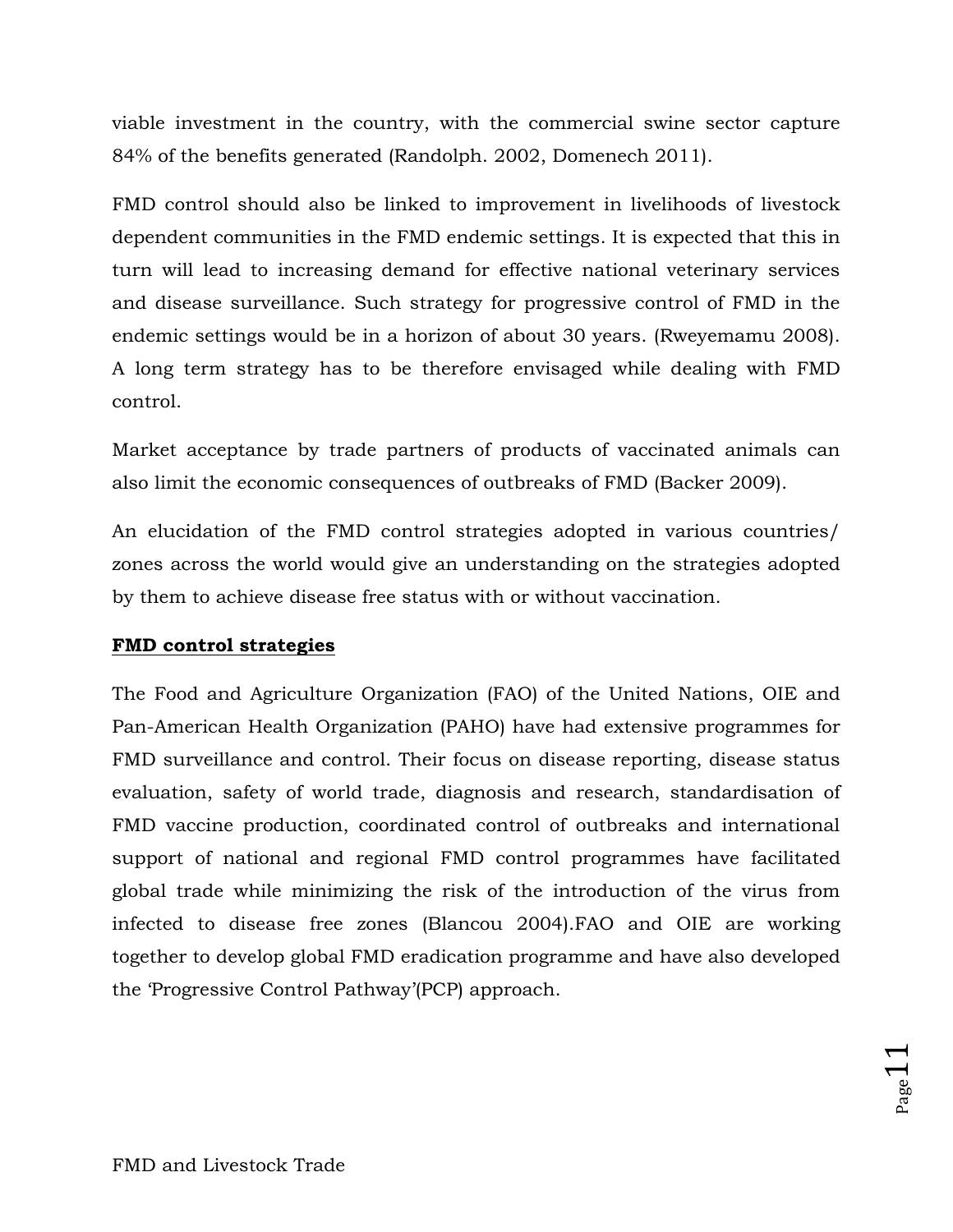### *The European Union*

Annual prophylactic vaccinations were very successful in totally eliminating outbreaks in Europe by 1990. Banning of importation of bone in beef from non-FMD free states in 1978 assisted these FMD control policies. Post 1991, there was a dramatic change in policy of the European Union (EU) by adoption of a non-vaccination policy (EEC Directive 2002). The advent of single EU market in 1993, FMD free member EU countries opposing importation of vaccinated animals, and potential for international trade, most importantly with north and Central America, Australia etc were also contributing factors to adopt this policy.

Apart from the control strategy employed within the country, the following curbs on imports were also a significant part in controlling the entry of the disease into the EU:

- 1. Full traceability labeling on the country of origin.
- 2. No imports of FMD susceptible animals from developing countries having FMD free status with vaccination.
- 3. Meat from countries, which have this status, must be deboned and matured.
- 4. The importation from non-EU, FMD free countries (without vaccination) subject to certification of non-vaccinated status, quarantine and testing for freedom from serum antibody and pharyngeal FMDV.

Small outbreaks did occur in countries like Bulgaria, Italy, Greece, Albania, Macedonia etc, but were eradicated without recourse to vaccinations, especially by stamping out. The financial benefits to EU of FMD free status far outweighed the costs incurred in stamping out.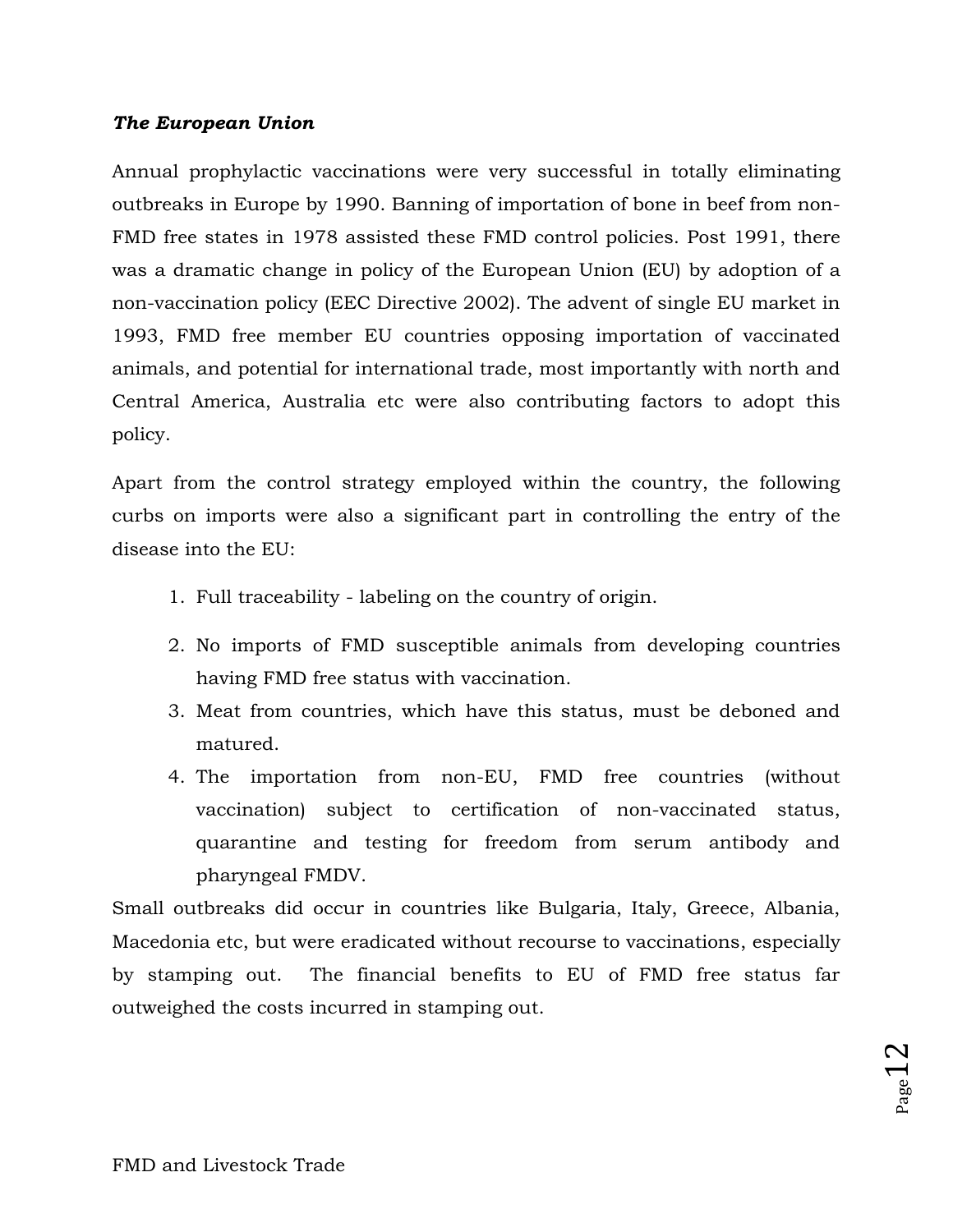### *South America*

Massive vaccination programmes were initiated in 1950s to control FMD in South America but were poorly executed and hence eradication was not possible. Argentina and other countries changed to a better vaccine in 1990 as a result of which FMD was eradicated within 4 years from Argentina. The massive vaccination programme, along with outbreak and animal movement control, helped eradicate FMD in sizeable areas in the 1990s (Saraiva 2004). They maintained vaccination for another 5 years without outbreaks and were FMD free without vaccination for several years until reintroduced in 2001.Mass-vaccination and movement restrictions were adopted as an effective strategy to control FMD outbreaks but the time taken to end large, national epidemics took more than a year (Perez 2004).

A classical example of control of FMD by emergency vaccination averred by anti-slaughter protagonists in EU was that of Uruguay, wherein 10 million vaccinations accompanied by movement restrictions, eradicated the disease in 15 weeks during the 2001 outbreak. Only 7000 animals were slaughtered (EU 2002).

Regionalization has been a very effective instrument to limit market losses to countries that experienced FMD outbreaks. This has proved to be the case for Brazil and Argentina, where the potential market impacts of FMD outbreaks could have been extremely severe in the absence of importer recognition of incountry zones (FAO 2006).

### *Southern Africa*

In South Africa, Botswana, Namibia and Zimbabwe the use of fences to separate cattle from free-ranging buffalo has been the historic linchpin in controlling the disease. The fences are regularly maintained and supervised. However, this had deleterious effects on wildlife in that their migration routes were blocked, particularly in Botswana and Zimbabwe (Thomson 1995).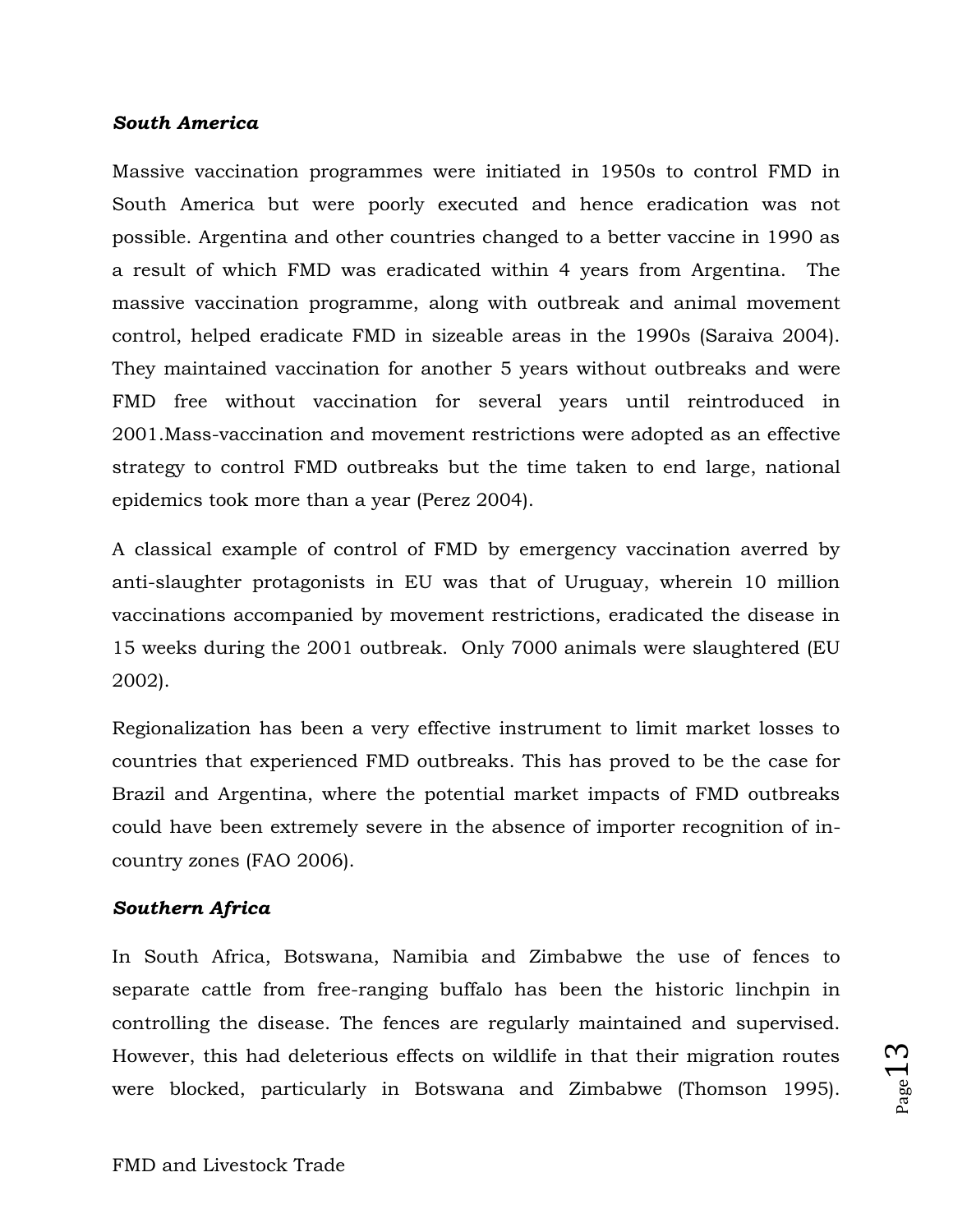Preventive inspection of cattle is done in FMD free areas. Protection zones are created generally contiguous to buffalo dominant areas and vaccination is practiced twice a year in these areas. There are also certain areas where control is impossible due to presence of free-ranging buffaloes but here too vaccination is carried out regularly. These countries are also exporters of meat; hence the FMD free zone or country status is a lucrative proposition to the farmers. However, in Zimbabwe, it was observed that the higher-income segments of the population capture the majority of benefits, with lower-income households enjoying only a third of the income gains (Randolph 2005).

There is now a strong political desire to control animal diseases in countries like Tanzania as part of national poverty alleviation strategy. It is also being realized that dividing the country in zones according to their epidemiological status will allow improving the control of FMD and delimiting potential FMD free areas (Picado 2011). Uncontrolled livestock movements, the presence of large populations of wildlife in regular contacts with livestock, and the general lack of enthusiasm for FMD control among the key stakeholders, are some of the factors favouring the persistence of FMD in Tanzania. (Kivaria 2003).

### *India*

The animal health bulletins of GoI have reported details of FMD since 1943. Systematic efforts to understand and control FMD started through AICRP on FMD in 1971 which was coordinated by a central lab (Mukteswar), 7 regional laboratories and 10 field epidemiological units.

It is estimated that around 5,000 outbreaks occur annually in India affecting nearly three lakh animals. The disease is therefore one of the major causes of huge economic losses in India, especially due to decreased milk production, reduction of draught power and breeding capabilities. The annual losses due to the disease in the country is estimated at around Rs.140-Rs.200 billion (Longjam 2011, TheDairySite 2009, PTI 2008, B Singh 2013)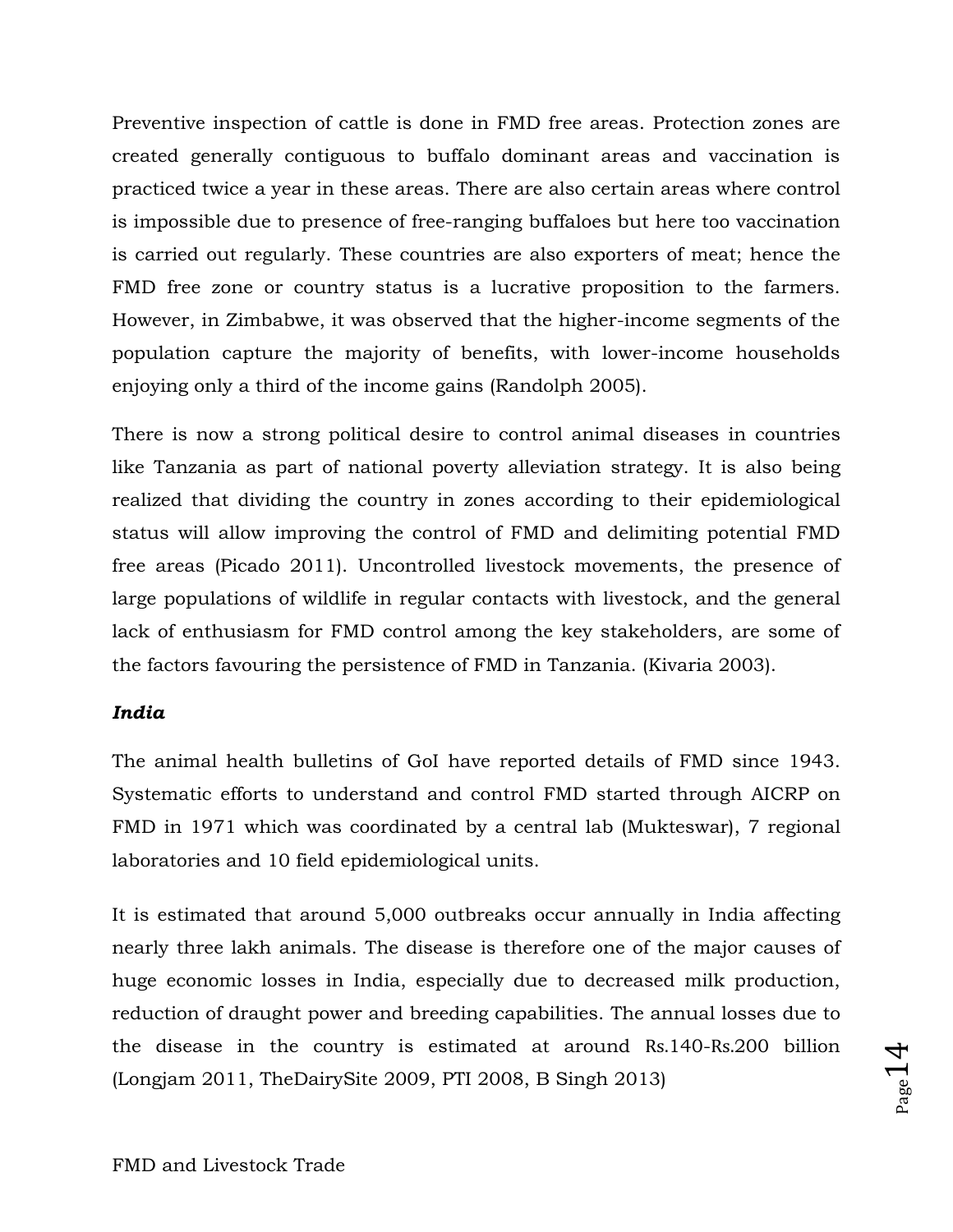NCA recommended taking up FMD control programme in 1976 encompassing vaccine production, typing & strict quarantine (especially to prevent SAT strains).

A vaccine plant was also established in IVRI in1972 with the capacity to produce 1 million doses per annum. Some small scale manufacturers also entered the fray between 1970-77.

NDDB in 1983 facilitated the establishment of a vaccine production at Hyderabad with the capacity of 25 million doses annually. NDDB also initiated a FMD Pilot scheme in Nilgiris during 1982 which was later extended to adjoining 23 districts in Tamil Nadu, Kerala and Karnataka in a phased manner (Srinivasan 2003). Government of India (GoI) is coordinating a FMD Control Programme (FMDCP) that presently covers 221 districts, covering entire southern peninsular India and some other important milk producing States like Haryana, Punjab and Gujarat. The main focus of FMDCP is mass vaccination of cattle and buffalo, which is performed twice a year.

NDDB also developed a sustainable model for FMD control in one State of the country between 2004-09 by facilitating mass vaccination of all susceptible animals on chargeable basis, strengthening of the State border check posts, providing adequate laboratory infrastructure and proper disease reporting mechanism, which by and large was successful in controlling the disease and also in creating a corpus that would help in continuance of the programme. However, transmission either by direct contact or by aerosols from infected to healthy animals due to the unrestricted movements of animals among different ivestock markets are still remains the major sources of infection of FMD in India (Verma 2010, Bhattacharya 2005).

When cows are impossible to eliminate due to religious reasons, like in India, or due to the extreme poverty, like in some African countries, the strategy to fight FMD that needs to be adopted may be based on mass vaccinations, timely diagnosis of outbreaks and control, especially by ring vaccination. This saves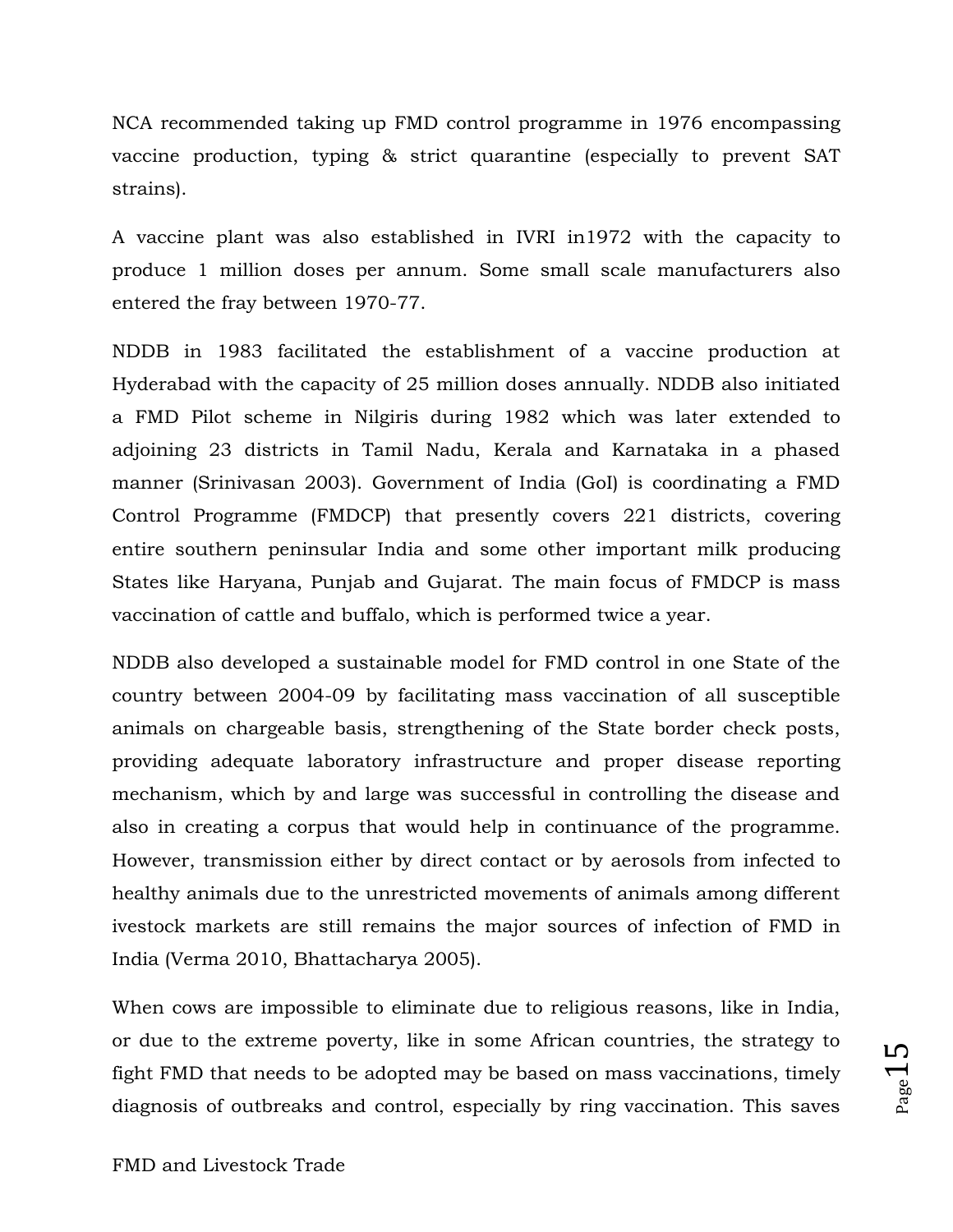considerable number of livestock and, most importantly, reduces epizootic threat. Such policy decisions should be included in the binding law (Lis 2009) and effectively implemented. Towards these ends, the GoI plans to initiate a National Animal Disease Reporting System (NADRS), which would enable real time disease reporting by all stake holders using SMS or internet. This would also provide a veritable source of information of disease occurrence to international agencies like OIE on a regular basis and also act an action trigger for emergency measures like ring vaccination.

The Prevention and Control of Infectious and Contagious Diseases Act, 2009 and its Rules, 2010 would provide the necessary teeth by empowering the government machinery to enforce compulsory vaccination, disease reporting, movement control and quarantine of animals among other things, which provide the buttress for efficient implementation of any disease control programme in our country.

### *Indian perspective*

The agricultural sector in India contributes over 20% to the GDP. The sector is dominated by small farms. The livestock sector contributes around 6.8% to GDP and employs 8% of the labour force. The contribution of the livestock subsector to agricultural GDP has increased impressively in the last 20 years, from less than 15% in the late 70s to over 33% in 2002. Meat Production increased about 3 % between 1990 and 2000, with poultry and milk production growing at 11.8 and 4.2 % respectively, and all other meats at below 2% (FAO 2005). In addition, cultural and religious factors have also stood in the way of wider diffusion of consumption of meat in general in India (FAO 2006).

India is member of the WTO since January 1, 1995. Over the years, it has also committed itself to a series of free and preferential trade agreements with various south-east Asian countries. (FAO 2005).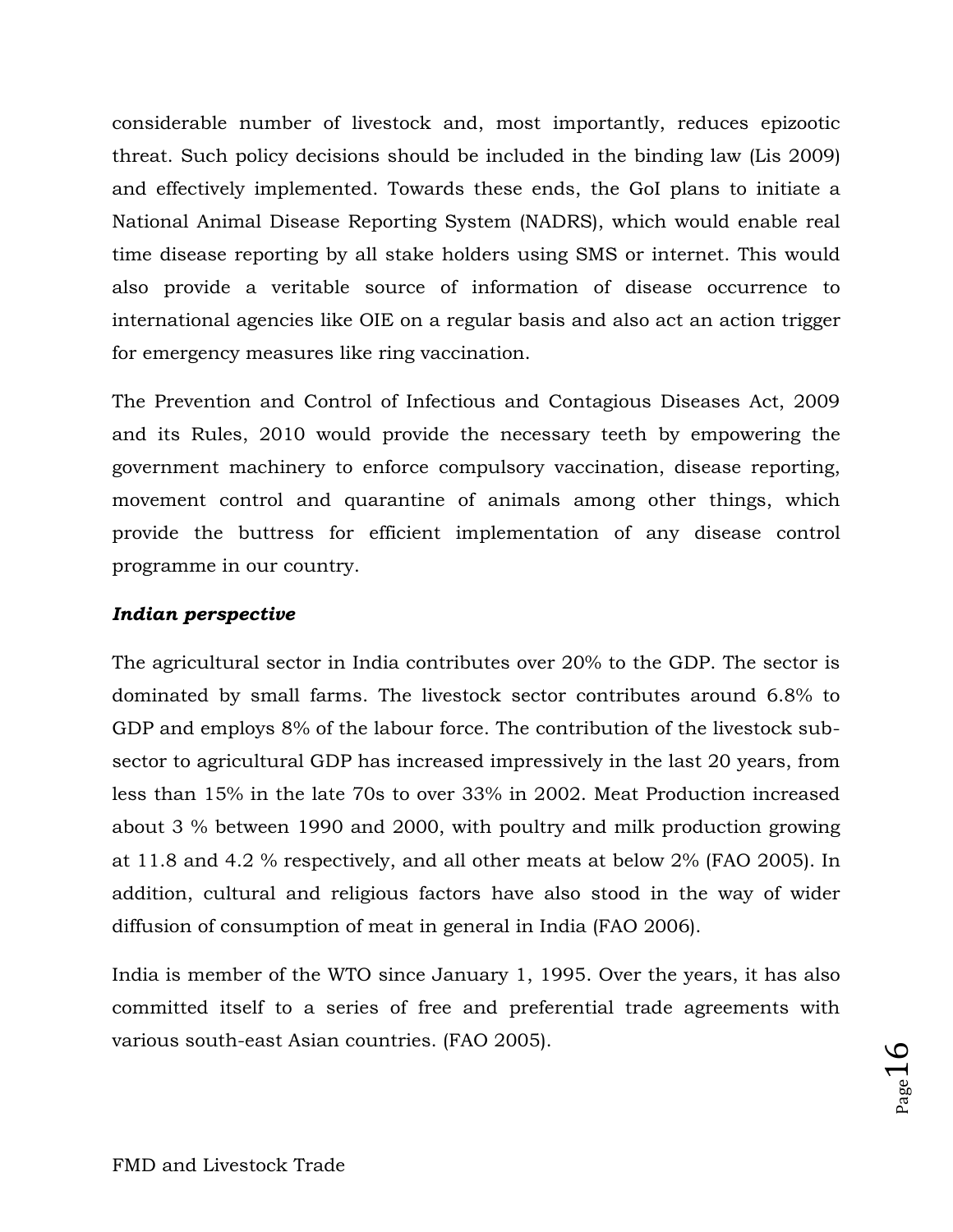Though meat products from FMD susceptible animals processed in ways as stipulated by OIE ensures the destruction of FMD virus, which would suffice to meet the export requirement of meat products from an endemic country (Table 3), many developing countries have forged ahead in FMD control, the main fillip being the premium value tag for the meat produced in FMD free countries/zones.

India is the largest exporter of buffalo meat in the world and has been exporting meat since 1969. It presently exports buffalo meat to around 64 countries. No country has recorded an outbreak as a consequence of import of meat from India. India's exports of animal products especially buffalo, sheep and goat meat have increased dramatically especially in the last few years. The demand for bovine meat in international market has sparked a sudden increase in the meat exports from India. The main markets for Indian bovine meat are Malaysia, Philippines, Mauritius, and Gulf countries. There are 27 export oriented abattoirs in the country which are established on guidelines given by APEDA. (APEDA 2011). The market expansion possibilities are tremendous if in the FMD free zones are developed.

A traceability system is also a critical ingredient to track diseases like FMD and is also a requirement of the importing country. Such systems also act as a proxy for quality assurance. The use of a single central database reduced considerably the cost of implementation and minimized response time for impact analysis (Matete 2010) . NDDB has developed a software with Infosys called Information Network for Animal Productivity and Health (INAPH) which is being used at various locations in the country. The software also includes traceability of the animal amongst various other modules namely Animal Health, Reproduction, Progeny Testing, Nutrition and in addition, feed, milk and pathology laboratory modules. The database thus maintained can be used to estimate the incidences of various diseases in different parts of the country. This rich repository of information would also help policy makers to identify the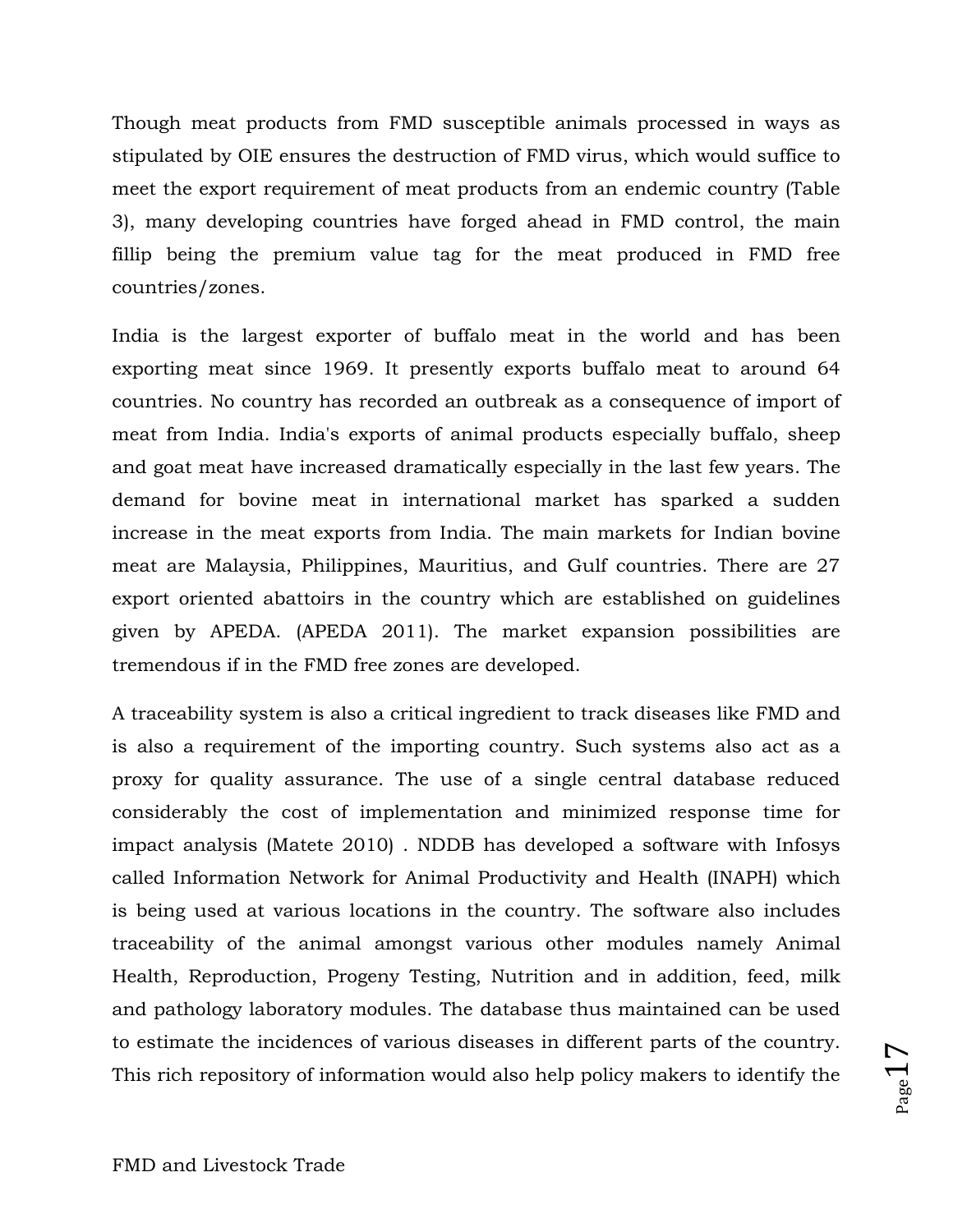appropriate disease control strategies required in different regions of the country not only for FMD control but also for other diseases.

For a country like India, a FMD control programme, more than striving to develop free zones to meet the demands of the importing nations, can also seek to reduce the negative impact of the disease upon production systems especially that of milk production which is likely to be most severely affected in the event of an outbreak (Mathew 2008), rather than for trade purposes alone. This would be a more plausible reason for taking up FMD control programme in our country, which also embodies the progressive approach that seeks to provide interim benefits to the farmers, thereby increasing the importance of effective veterinary services delivery and disease surveillance, along the pathway to the final objective of FMD eradication.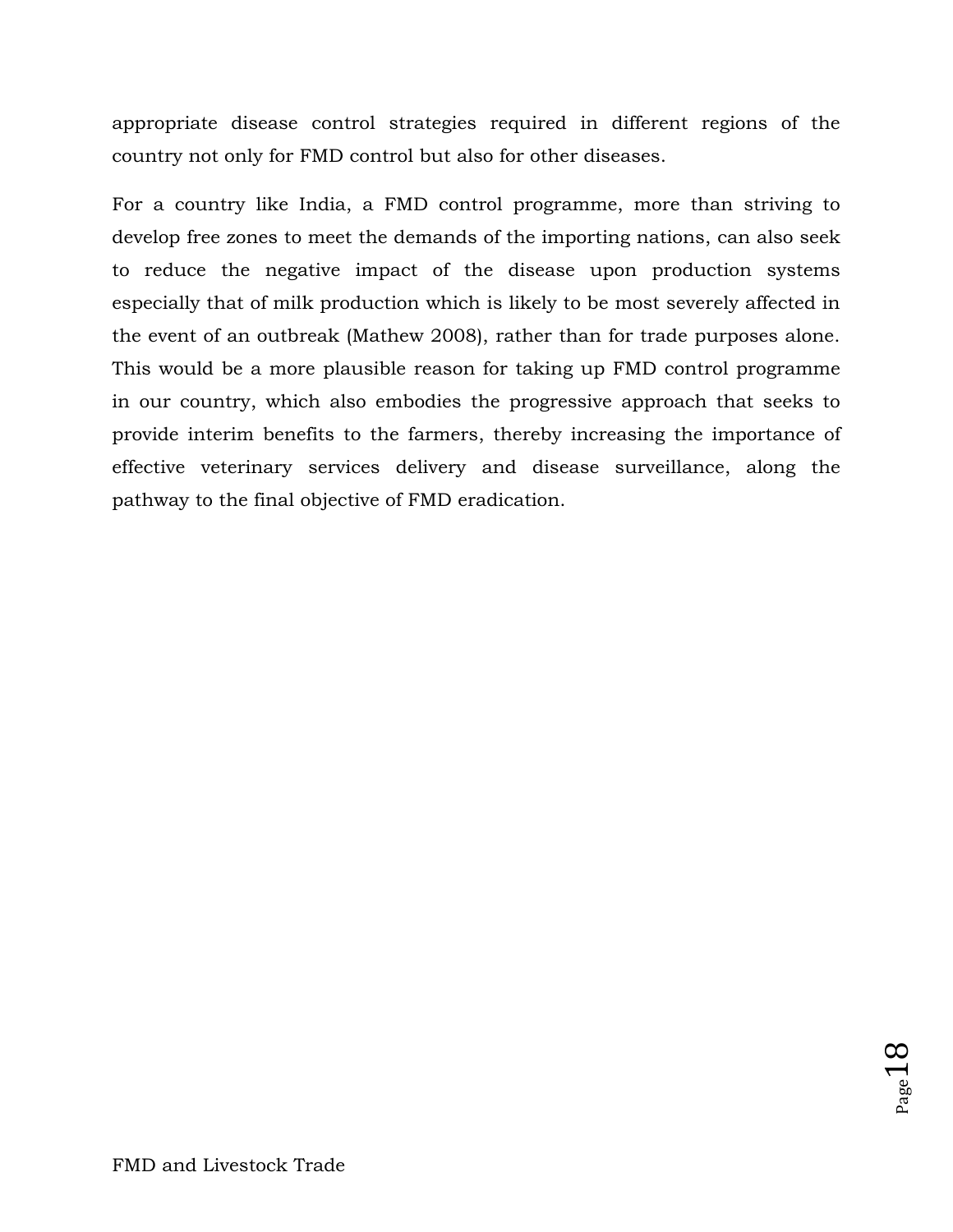| $\overline{No}$         | Country        | <b>FMD</b>          | <b>FMD</b>             | <b>Beef</b>    | <b>Beef</b><br>85 | <b>Sheep</b>   | Goat           | Pig            | <b>Buffalo</b> |
|-------------------------|----------------|---------------------|------------------------|----------------|-------------------|----------------|----------------|----------------|----------------|
|                         |                | <b>Status</b>       | <b>Status</b>          |                | <b>Veal</b>       |                |                |                |                |
|                         |                | (2009)              | (2011)                 |                | (deboned)         |                |                |                |                |
| $\overline{\mathbf{1}}$ | France         | FC-NV               | FC-NV                  | $\mathbf{1}$   |                   |                | $\overline{2}$ | $\overline{7}$ |                |
| $\mathbf{2}$            | Germany        | $FC-NV$             | $\overline{FC}$ -NV    | $\overline{2}$ | 8                 | 10             |                | 3              |                |
| $\overline{3}$          | Netherlands    | FC-NV               | FC-NV                  | $\overline{3}$ | $\overline{4}$    | $\overline{7}$ | 10             | $\overline{6}$ |                |
| 4                       | Poland         | FC-NV               | FC-NV                  | $\overline{4}$ |                   |                |                | 10             |                |
| 5                       | <b>Belarus</b> | FC-NV               | $\operatorname{FC-NV}$ | $\overline{5}$ |                   |                |                |                |                |
| 6                       | Belgium        | FC-NV               | FC-NV                  | 6              |                   | 5              |                | $\overline{4}$ |                |
| $\overline{7}$          | <b>USA</b>     | FC-NV               | FC-NV                  | $\overline{7}$ | 3                 |                |                | $\overline{1}$ |                |
| 8                       | Spain          | FC-NV               | FC-NV                  | 8              |                   | 8              | 8              | $\overline{5}$ |                |
| $\overline{9}$          | Colombia       | FZ-NV               | FZ-NV                  | $\overline{9}$ |                   |                |                |                |                |
| 10                      | Ireland        | FC-NV               | ${\rm FC\text{-}NV}$   | 10             | 6                 | $\overline{4}$ |                |                |                |
| 11                      | Australia      | FC-NV               | $FC-NV$                |                | $\mathbf{1}$      | $\overline{a}$ | $\overline{1}$ |                |                |
| 12                      | Denmark        | FC-NV               | FC-NV                  |                |                   |                |                | 2              |                |
| 13                      | Austria        | FC-NV               | FC-NV                  |                |                   |                |                | $\overline{8}$ |                |
| 14                      | <b>Brazil</b>  | $\overline{FZ}$     | $FZ-$                  |                | 2                 |                |                |                |                |
|                         |                | NV/V                | NV/V                   |                |                   |                |                |                |                |
| 15                      | Argentina      | $FZ-NV$             | FZ-NV                  |                | $\overline{5}$    |                |                |                |                |
| 16                      | New Zealand    | $\overline{FC-NV}$  |                        |                | $\overline{7}$    | $\mathbf{1}$   | $\overline{7}$ |                |                |
| 17                      | Uruguay        | $FC-V$              | $FC-NV$                |                | 9                 | 9              |                |                |                |
| 18                      | Canada         | FC-NV               | FC-NV                  |                | 10                |                |                | 9              |                |
| 19                      | <b>UK</b>      | FC-NV               | FC-NV                  |                |                   | $\overline{3}$ |                |                |                |
| 20                      | Greece         | $FC-NV$             | $FC-NV$                |                |                   |                | 9              |                |                |
| 21                      | India          | $\overline{EC}$     | EC                     |                |                   | $\overline{6}$ | $\overline{4}$ |                | $\overline{1}$ |
| 22                      | China          | EC                  | <b>EC</b>              |                |                   |                | $\overline{3}$ |                |                |
| $\overline{23}$         | Ethiopia       | EC                  | EC                     |                |                   |                | $\overline{5}$ |                |                |
| 24                      | Pakistan       | $\operatorname{EC}$ | $\rm EC$               |                |                   |                | 6              |                |                |

**Table 1: Top 10 countries exporting fresh meat from FMD susceptible animals in 2009**

Source: (a) (FAOSTAT 2009) (b) (OIE 2009) (c) (OIE 2011) FC-NV-Free Country without vaccination; FZ-NV – Free Zone without vaccination. FZ-NV/V- Free Zone with and without vaccination. EC- Endemic Country. The number denotes the rank of the country based on value of exports.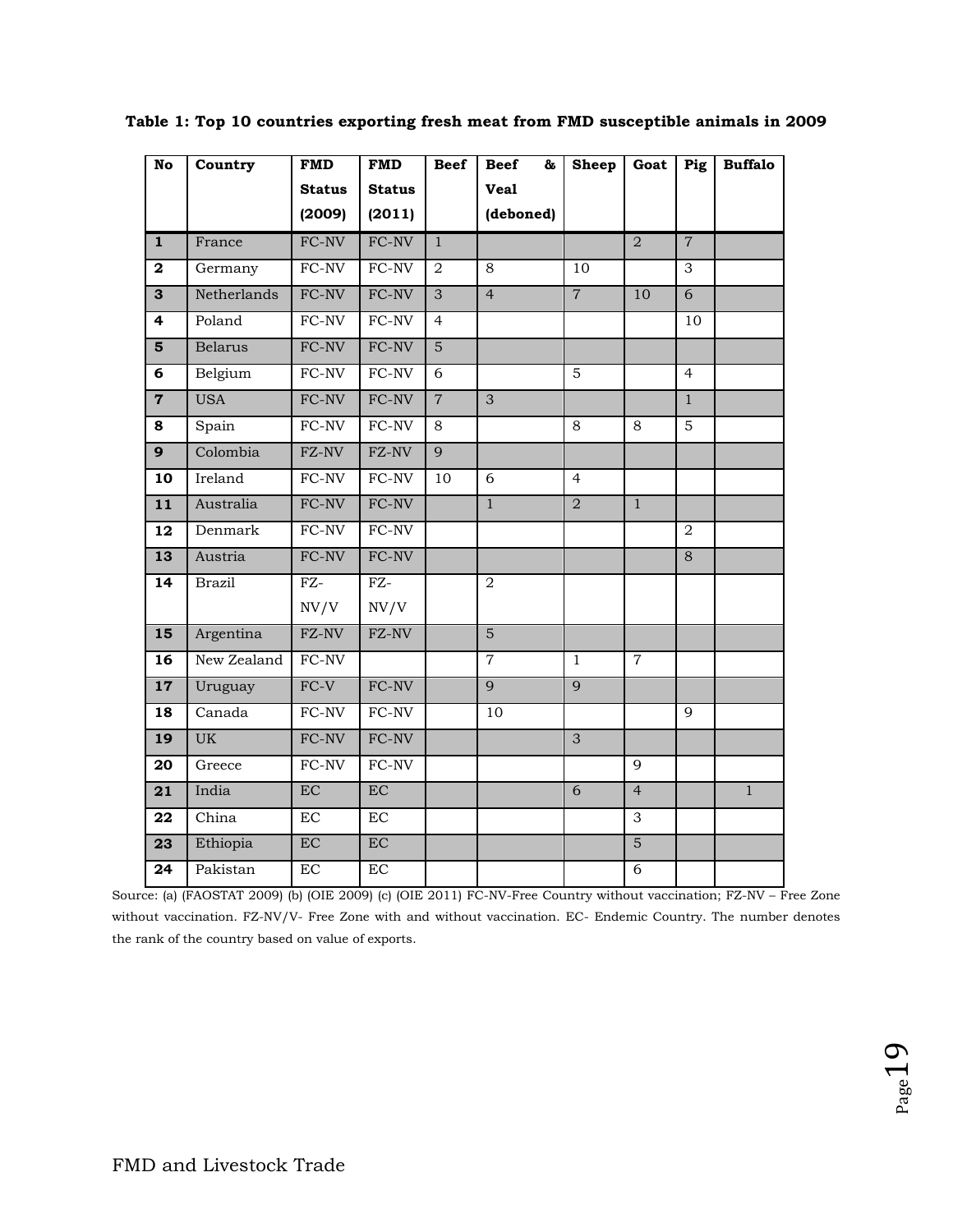| $\overline{No}$ | Country      | <b>FMD</b>             | <b>Beef</b>      | Beef &         | <b>Sheep</b>   | Goat           | Pig            | <b>Buff</b>    |
|-----------------|--------------|------------------------|------------------|----------------|----------------|----------------|----------------|----------------|
|                 |              | <b>Status</b>          |                  | <b>Veal</b>    |                |                |                |                |
|                 |              | (2009)                 |                  | (deboned)      |                |                |                |                |
| $\mathbf{1}$    | Italy        | FC-NV                  | $\mathbf{1}$     | 5              | 8              | 3              | $\overline{5}$ |                |
| $\mathbf{2}$    | Russia       | $\rm EC$               | $\boldsymbol{2}$ | 3              |                |                | $\mathbf{1}$   |                |
| 3               | Netherlands  | $\operatorname{FC-NV}$ | $\overline{3}$   | $\overline{7}$ |                |                |                |                |
| 4               | France       | FC-NV                  | $\overline{4}$   | 6              | $\mathbf{1}$   |                |                |                |
| 5               | Greece       | $FC-NV$                | $\overline{5}$   |                |                |                | 8              |                |
| 6               | Germany      | FC-NV                  | 6                | $\overline{4}$ | 5              |                | $\overline{2}$ |                |
| $\overline{7}$  | Venezuela    | EC                     | $\overline{7}$   |                |                |                |                |                |
| 8               | South Korea  | FC-NV                  | $\,8\,$          |                |                |                |                |                |
| $\overline{9}$  | <b>UK</b>    | FC-NV                  | $\overline{9}$   | 8              | $\overline{2}$ |                | 10             |                |
| 10              | Portugal     | FC-NV                  | 10               |                |                |                |                |                |
| 11              | <b>USA</b>   | FC-NV                  |                  | $\mathbf{1}$   | $\overline{3}$ | $\mathbf{1}$   | $\overline{3}$ |                |
| 12              | Japan        | ${\rm FC\text{-}NV}$   |                  | $\overline{2}$ | 10             |                |                |                |
| $\overline{13}$ | Mexico       | FC-NV                  |                  | $\overline{9}$ |                |                | $\overline{7}$ |                |
| 14              | Spain        | FC-NV                  |                  | 10             |                |                |                |                |
| 15              | Poland       | FC-NV                  |                  |                |                |                | $\overline{4}$ |                |
| $\overline{16}$ | Romania      | FC-NV                  |                  |                |                |                | 9              |                |
| 17              | Belgium      | $FC-NV$                |                  |                | $\overline{4}$ |                |                |                |
| 18              | Saudi Arabia | $\rm EC$               |                  |                | $\overline{7}$ | 8              |                |                |
| 19              | <b>UAE</b>   | $\operatorname{EC}$    |                  |                | 9              | $\overline{a}$ |                |                |
| 20              | Qatar        | $\rm EC$               |                  |                |                | $\overline{4}$ |                |                |
| 21              | Oman         | EC                     |                  |                |                | $\overline{5}$ |                |                |
| 22              | Hong Kong    | $\rm EC$               |                  |                |                | $\overline{7}$ | 6              |                |
| 23              | Bahrain      | $\operatorname{EC}$    |                  |                |                | 9              |                |                |
| 24              | Trinidad     | $\overline{EC}$        |                  |                |                | 10             |                |                |
| 25              | Georgia      | $\operatorname{EC}$    |                  |                |                |                |                | $\overline{1}$ |
| 26              | Kyrgyzstan   | $\operatorname{EC}$    |                  |                |                |                |                | $\overline{a}$ |
| $\overline{27}$ | Guinea       | EC                     |                  |                |                |                |                | $\overline{3}$ |
| 28              | China        | EC                     |                  |                | 6              | 6              |                |                |

**Table 2: Top 10 countries importing fresh meat of FMD susceptible animals in 2009**

Source: (a) (FAOSTAT 2009) (b) (OIE 2009) FC-NV-Free Country without vaccination; FZ-NV – Free Zone without vaccination. FZ-NV/V- Free Zone with and without vaccination. EC- Endemic Country. The number denotes the rank of the country based on value of imports.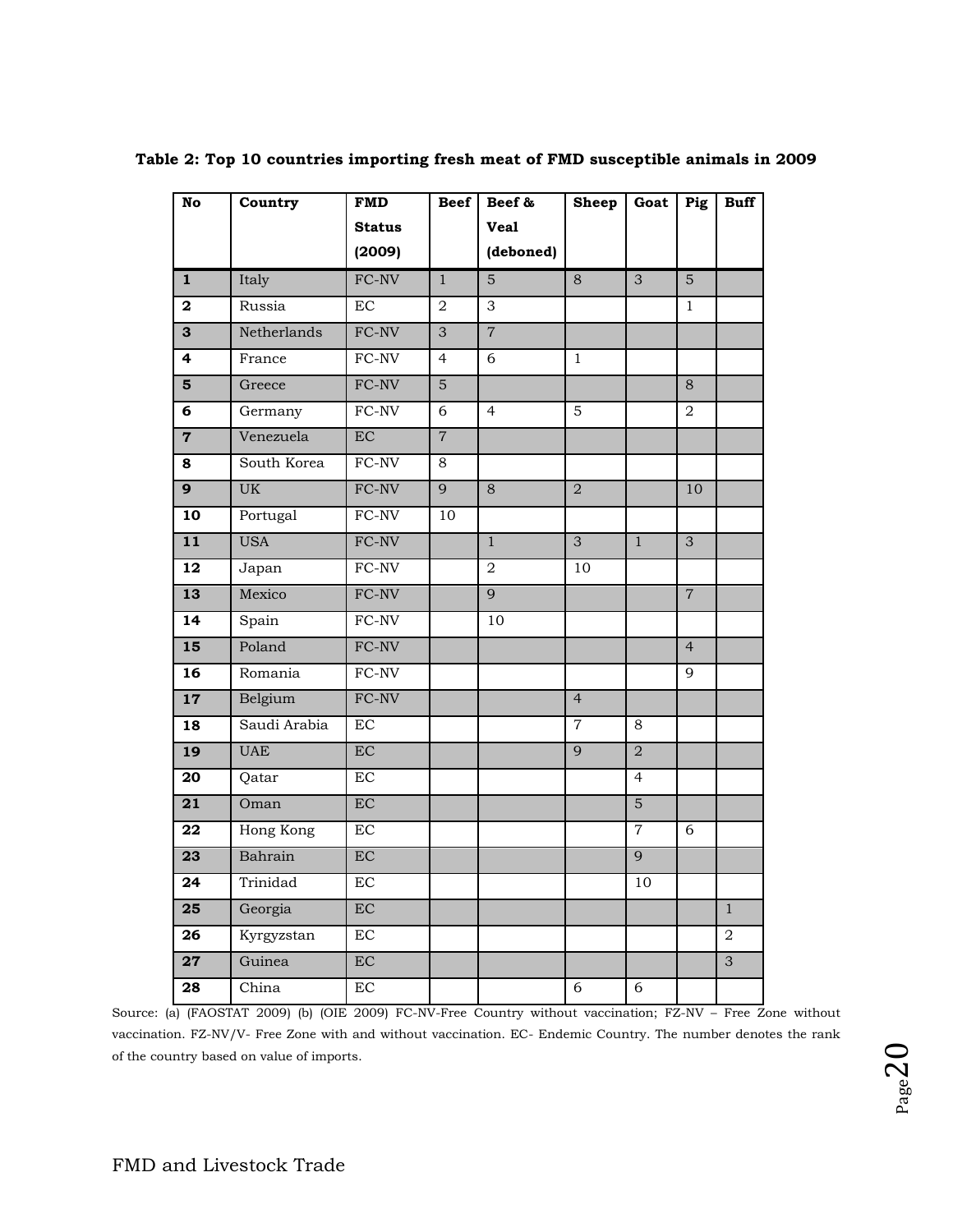| No             | Country      | <b>FMD</b>          | <b>FMD</b>             | Cattle         | <b>Sheep</b>   | Goat             | Pig            |
|----------------|--------------|---------------------|------------------------|----------------|----------------|------------------|----------------|
|                |              | <b>Status</b>       | <b>Status</b>          |                |                |                  |                |
|                |              | (2009)              | (2011)                 |                |                |                  |                |
| $\mathbf{1}$   | France       | FC-NV               | FC-NV                  | $\mathbf{1}$   | $\overline{5}$ |                  | $\overline{7}$ |
| $\mathbf{2}$   | Canada       | FC-NV               | FC-NV                  | $\overline{2}$ |                |                  | 3              |
| 3              | Mexico       | FC-NV               | FC-NV                  | $\overline{3}$ |                |                  |                |
| 4              | Australia    | FC-NV               | FC-NV                  | $\overline{4}$ | 1              |                  |                |
| 5              | Poland       | FC-NV               | FC-NV                  | $5\phantom{.}$ |                |                  |                |
| 6              | Germany      | FC-NV               | FC-NV                  | 6              |                |                  | $\overline{4}$ |
| $\overline{7}$ | Brazil       | $FZ-NV/V$           | $FZ-NV/V$              | $\overline{7}$ |                |                  |                |
| 8              | Thailand     | $\operatorname{EC}$ |                        | 8              |                |                  | 8              |
| 9              | Netherlands  | FC-NV               | FC-NV                  | $\overline{9}$ |                |                  | $\mathbf{1}$   |
| 10             | Belgium      | FC-NV               | $\operatorname{FC-NV}$ | 10             |                |                  | 9              |
| 11             | Syria        | $\rm EC$            | $\rm EC$               |                | $\overline{2}$ | 8                |                |
| 12             | Romania      | FC-NV               | $\operatorname{FC-NV}$ |                | 3              |                  |                |
| 13             | Sudan        | $\rm EC$            | $\rm EC$               |                | $\overline{4}$ |                  |                |
| 14             | Hungary      | FC-NV               | FC-NV                  |                | 6              |                  |                |
| 15             | Spain        | FC-NV               | FC-NV                  |                | $\overline{7}$ |                  | 5              |
| 16             | Saudi Arabia | EC                  | EC                     |                | 8              |                  |                |
| 17             | Somalia      | $\overline{EC}$     | $\overline{EC}$        |                | $\overline{9}$ | $\overline{2}$   |                |
| 18             | Mauritania   | EC                  | EC                     |                | 10             | 9                |                |
| 19             | Iran         | EC                  | $\overline{EC}$        |                |                | $\mathbf{1}$     |                |
| 20             | India        | EC                  | $\operatorname{EC}$    |                |                | 3                |                |
| 21             | Burkina Faso | EC                  | EC                     |                |                | $\overline{7}$   |                |
| 22             | Chad         | $\operatorname{EC}$ | EC                     |                |                | 10               |                |
| 23             | Oman         | EC                  | EC                     |                |                | $\overline{4}$   |                |
| 24             | Niger        | $\operatorname{EC}$ | $\operatorname{EC}$    |                |                | 5                |                |
| 25             | Namibia      | FZ-NV               | FZ-NV                  |                |                | $\boldsymbol{6}$ |                |
| 26             | Denmark      | $FC-NV$             | FC-NV                  |                |                |                  | 2              |
| 27             | China        | EC                  | EC                     |                |                |                  | 6              |
| 28             | Lithuania    | FC-NV               | ${\rm FC\text{-}NV}$   |                |                |                  | 10             |

 **Table 3 : Top 10 countries exporting live FMD susceptible animals in 2009**

Source: (a) (FAOSTAT 2009) (b) (OIE 2009) (c) (OIE 2011) FC-NV-Free Country without vaccination; FZ-NV – Free Zone without vaccination. FZ-NV/V- Free Zone with and without vaccination. EC- Endemic Country. The number denotes the rank of the country based on quantity exported.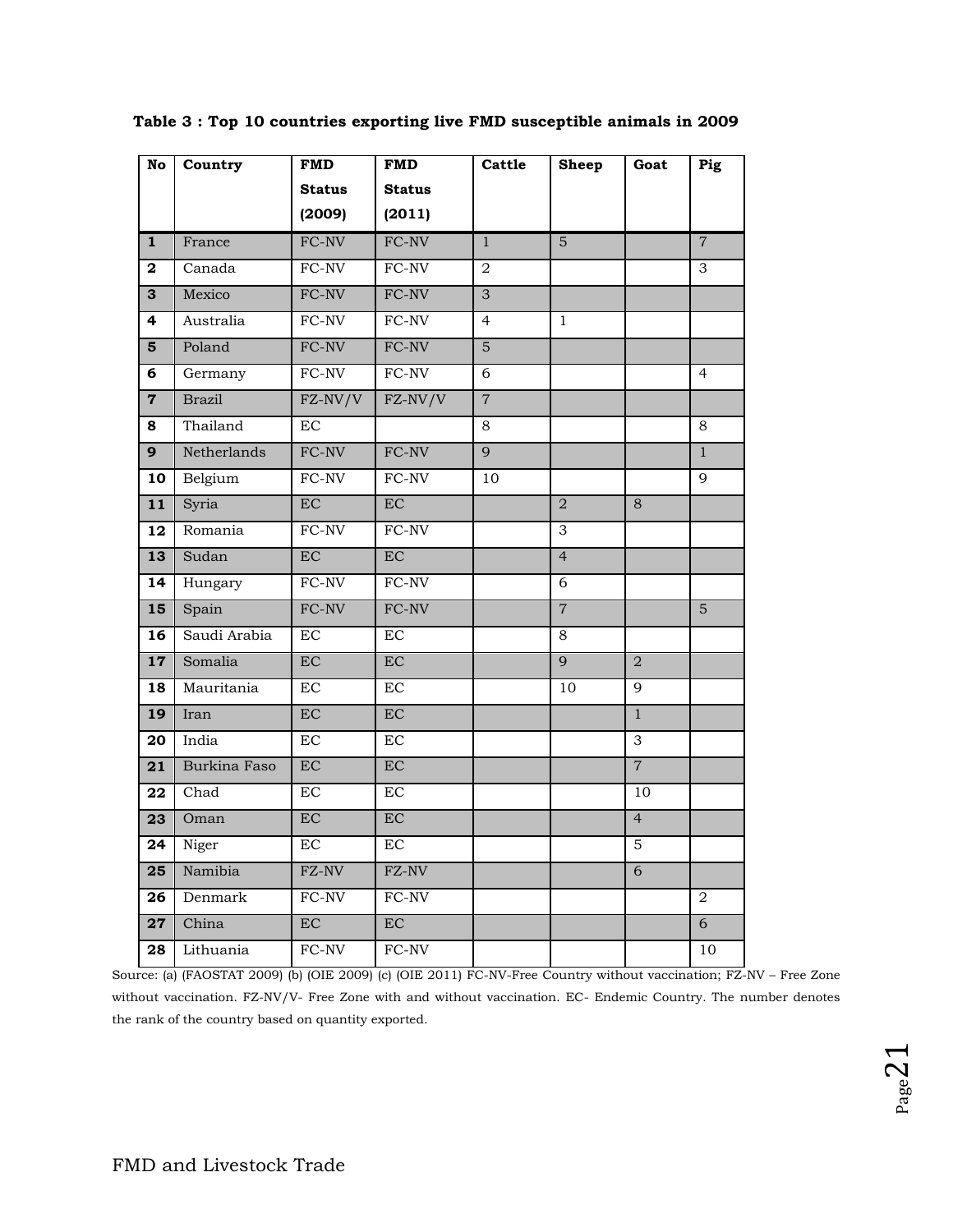| No             | Country         | <b>FMD Status</b>   | Cattle         | <b>Buff</b>  | <b>Sheep</b>   | Goat           | Pig            |
|----------------|-----------------|---------------------|----------------|--------------|----------------|----------------|----------------|
|                |                 | (2009)              |                |              |                |                |                |
| $\mathbf{1}$   | <b>USA</b>      | FC-NV               | $\mathbf{1}$   |              |                |                | $\overline{2}$ |
| $\mathbf{2}$   | Italy           | FC-NV               | $\overline{2}$ |              | $\overline{2}$ |                | 10             |
| 3              | Netherlands     | FC-NV               | $\overline{3}$ |              |                |                | $\overline{7}$ |
| 4              | Indonesia       | $\operatorname{EC}$ | $\overline{4}$ |              |                |                |                |
| $\overline{5}$ | Spain           | FC-NV               | $\overline{5}$ |              |                |                |                |
| 6              | Nigeria         | EC                  | 6              |              |                | $\overline{4}$ |                |
| $\mathbf 7$    | Venezuela       | $\rm EC$            | $\overline{7}$ |              |                |                |                |
| 8              | Lebanon         | EC                  | 8              |              | $\overline{7}$ |                |                |
| $\overline{9}$ | Belgium         | $FC-NV$             | $\overline{9}$ |              |                |                |                |
| 10             | Saudi<br>Arabia | EC                  | 10             |              | $\mathbf{1}$   | 2              |                |
| 11             | <b>UAE</b>      | EC                  |                |              |                | $\mathbf{1}$   |                |
| 12             | Oman            | EC                  |                |              | 8              | 3              |                |
| 13             | Yemen           | EC                  |                |              | 5              | $\overline{5}$ |                |
| 14             | Nepal           | EC                  |                | $\,2$        |                | 6              |                |
| 15             | Senegal         | EC                  |                |              |                | $\overline{7}$ |                |
| 16             | South Africa    | FZ-NV               |                |              |                | 8              |                |
| 17             | Ghana           | EC                  |                |              |                | 9              |                |
| 18             | Qatar           | $\rm EC$            |                |              | 10             | 10             |                |
| 19             | Germany         | FC-NV               |                |              |                |                | $\overline{1}$ |
| 20             | Poland          | FC-NV               |                |              |                |                | $\overline{3}$ |
| 21             | Hong Kong       |                     |                |              |                |                | $\overline{4}$ |
| 22             | Belgium         | FC-NV               |                |              |                |                | 5              |
| 23             | Russia          | EC                  |                |              |                |                | $\overline{6}$ |
| 25             | Portugal        | FC-NV               |                |              |                |                | 8              |
| 26             | Romania         | $FC-NV$             |                |              |                |                | 9              |
| 27             | Kuwait          | EC                  |                |              | 3              |                |                |
| 28             | Bahrain         | EC                  |                |              | $\overline{4}$ |                |                |
| 29             | France          | FC-NV               |                |              | 6              |                |                |
| 30             | Greece          | FC-NV               |                |              | $\overline{9}$ |                |                |
| 31             | Thailand        | EC                  |                | $\mathbf{1}$ |                |                |                |

 **Table 4: Top 10 countries importing live FMD susceptible animals in 2009**

Source: (a) (FAOSTAT 2009) (b) (OIE 2009) FC-NV-Free Country without vaccination; FZ-NV – Free Zone without vaccination. FZ-NV/V- Free Zone with and without vaccination. EC- Endemic Country. The number denotes the rank of the country based on quantity imported.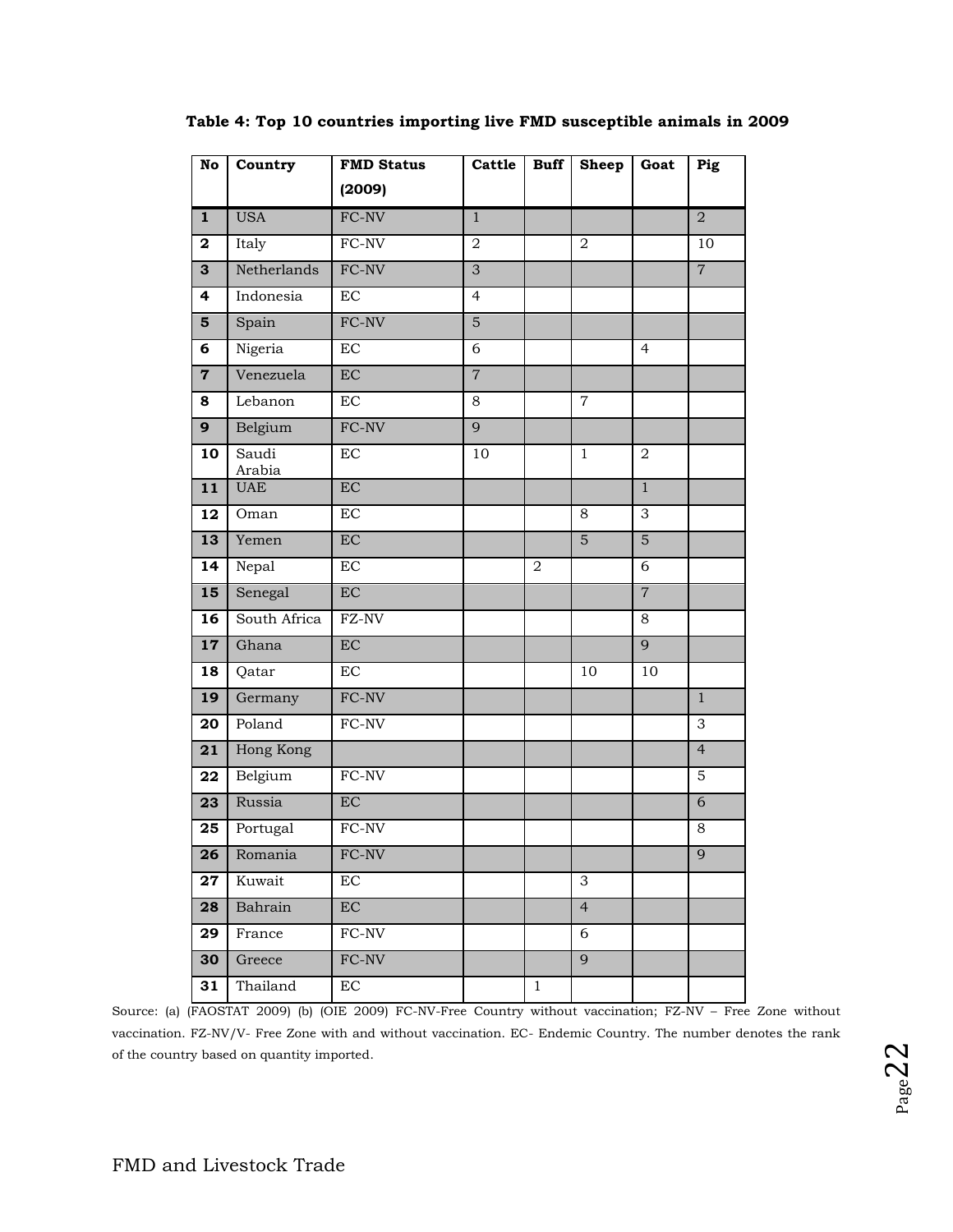# **Bibliography**

- APEDA. Agricultural and Processed Food Products Export Development Authority. December 2011, 2011. http://www.apeda.gov.in/ (accessed December 12th, 2011).
- B Singh, Shiv Prasad., D K Sinha., Med Ram Varma. "Estimation of economic losses due to foot and mouth disease in India." Indian Journal of Animal Sciiences, 2013: 83(9):964-970.
- Backer, J ., Bergevoet, R., Hagenaars, T., Bondt, N., Nodelijk, C., Wagenberg, C van. and Roermund, H van. "Vaccination against Foot-and-Mouth Disease: differentiating strategies and their epidemiological and economic consequences." Rapport Landbouw Economisch Instituut.(2009-042), 2009: 158.
- Barasa, M ., Catley, A., Machuchu, D., Laqua, H., Puot, E., Kot, D T. and Ikiror, D. "Foot and mouth disease vaccination in South Sudan: benefitcost analysis and livelihoods impact." Transboundary and Emerging Diseases. 55(8), 2008: 339-351.
- Belton, D J. "The macro-economic impact of a FMD incursion in New Zealand." Developments in Biologicals:119, 2004: 457-461.
- Bhattacharya, S., Banerjee, R.,Ghosh, R., Chattopadhayay, A P. and Chatterjee, A. "Studies of the outbreaks of foot and mouth disease in West Bengal, India, between 1985 and 2002." Revue Scientifique et Technique Office International des Epizooties. 24(3), 2005: 945-952.
- Blancou, J., Leforban,Y. and Pearson,J E. "Control of foot and mouth disease: role of international organizations." Foot and mouth disease:-currentperspectives, 2004: 425-436.
- Carpenter, T,E., O'Brien, J M., Haggerman, A D. and McCarl B A. "Epidemic and economic impacts of delayed detection of FMD : a case study of a simulated outbreak in California." Journal of Veterianry Diagnostic Investigation:23, 2011: 26-33.
- DAFF. Department of Agriculture, Fisheries and Forestry,Australia. 2011. http://www.daff.gov.au/animal-plant-health/pests-diseasesweeds/animal/fmd (accessed December 2011).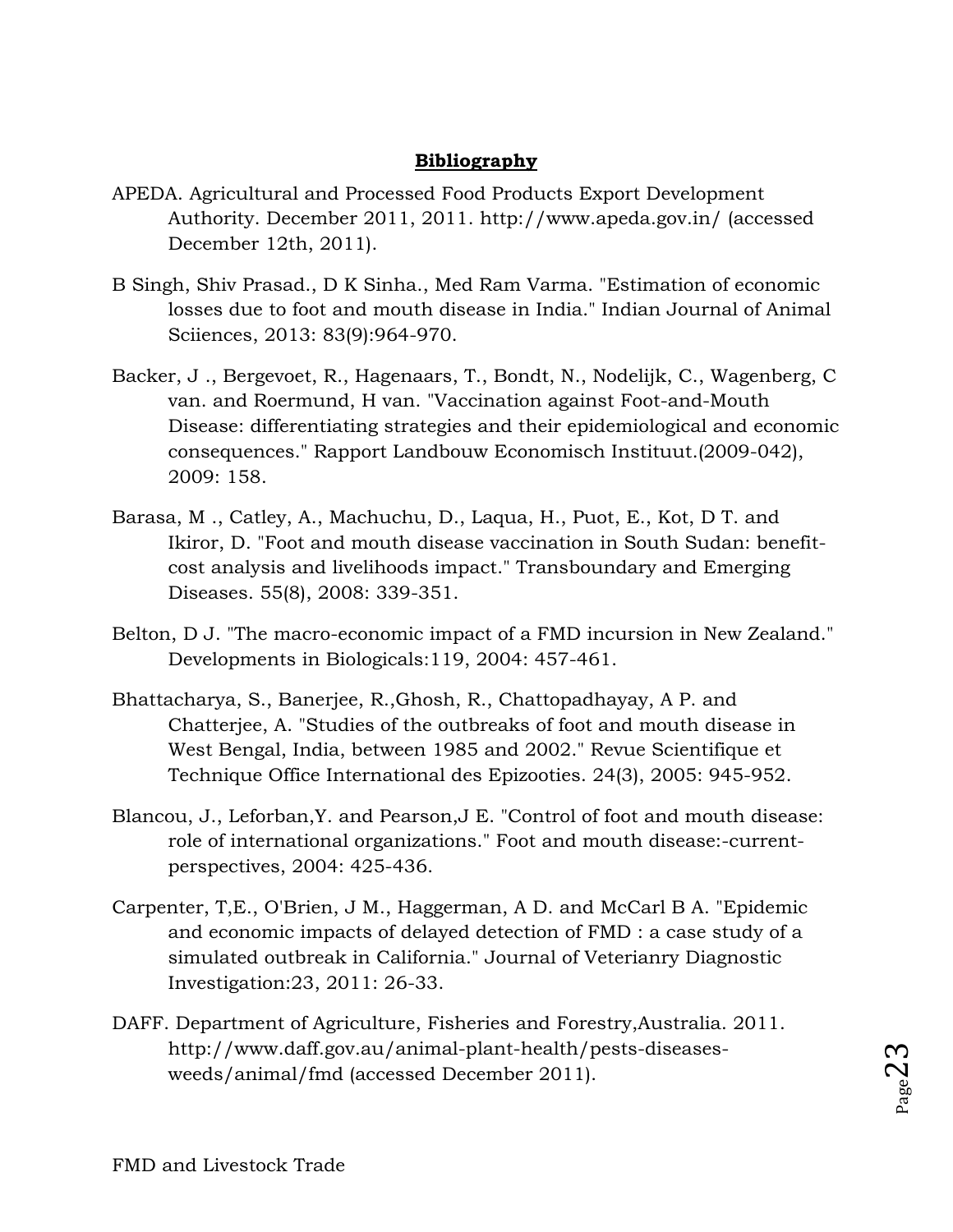- Domenech, J. May 2011. http://www.oie.int/doc/ged/D10454.PDF (accessed December 2011).
- EEC Directive. 2002. http://aleffgroup.com/avisfmd/A010-fmd/mod4/4330 directive.html (accessed December 2011).
- ESGPIP. Ethiopia Sheep and Goat Productivity Improvement Program. March 2011. http://www.esgpip.org/pdf/technical\_bulletin\_47.pdf (accessed December 2011).
- EU. Report on measures to control Foot and Mouth Disease in the European Union in 2001 and future measures to prevent and control animal diseases in the European Union. November 2002. http://www.landcare.org.uk/fmd/curr\_topic/December02/fmd\_final\_report/sipade2.htm #\_ftn2 (accessed December 2011).
- FAO. Economic Impacts of Foot-and-Mouth Disease Outbreaks in the Republic of Korea. February 2011. http://www.fao.org/ag/againfo/home/en/news\_archive/2011\_economic -impact-FMD.html (accessed December 2011).
- FAO. Impacts of Animal Disease Outbreaks on Livestock Markets. Italy: 21st Session of Inter-Governmental Group on Meat and Dairy Products, 2006.
- FAO. Livestock Policy Discussion Paper No.9. Rome: Livestock Information and Policy Branch, 2004.
- FAO. Livestock Sector Brief- India. Italy: Livestock Information,Sector Analysis and Policy Branch, 2005.
- FAO. World Agriculture:towards 2030/2050. Rome: Global Prespective Studies Unit, 2006.
- FAO. EMPRES Transboundary Animal Diseases Bulletin: Issue No. 18. 2001. http://www.fao.org/DOCREP/003/Y2283E/y2283e03.htm (accessed December 2011).
- FAOSTAT. 2009. faostat.fao.org (accessed December 2011).
- JyanSyung, T. and PingCheng, Y. "Economic analysis of the Taiwanese national foot-and-mouth disease control programme." Journal of the Chinese Society of Veterinary Science.24(3):, 1998: 196-202.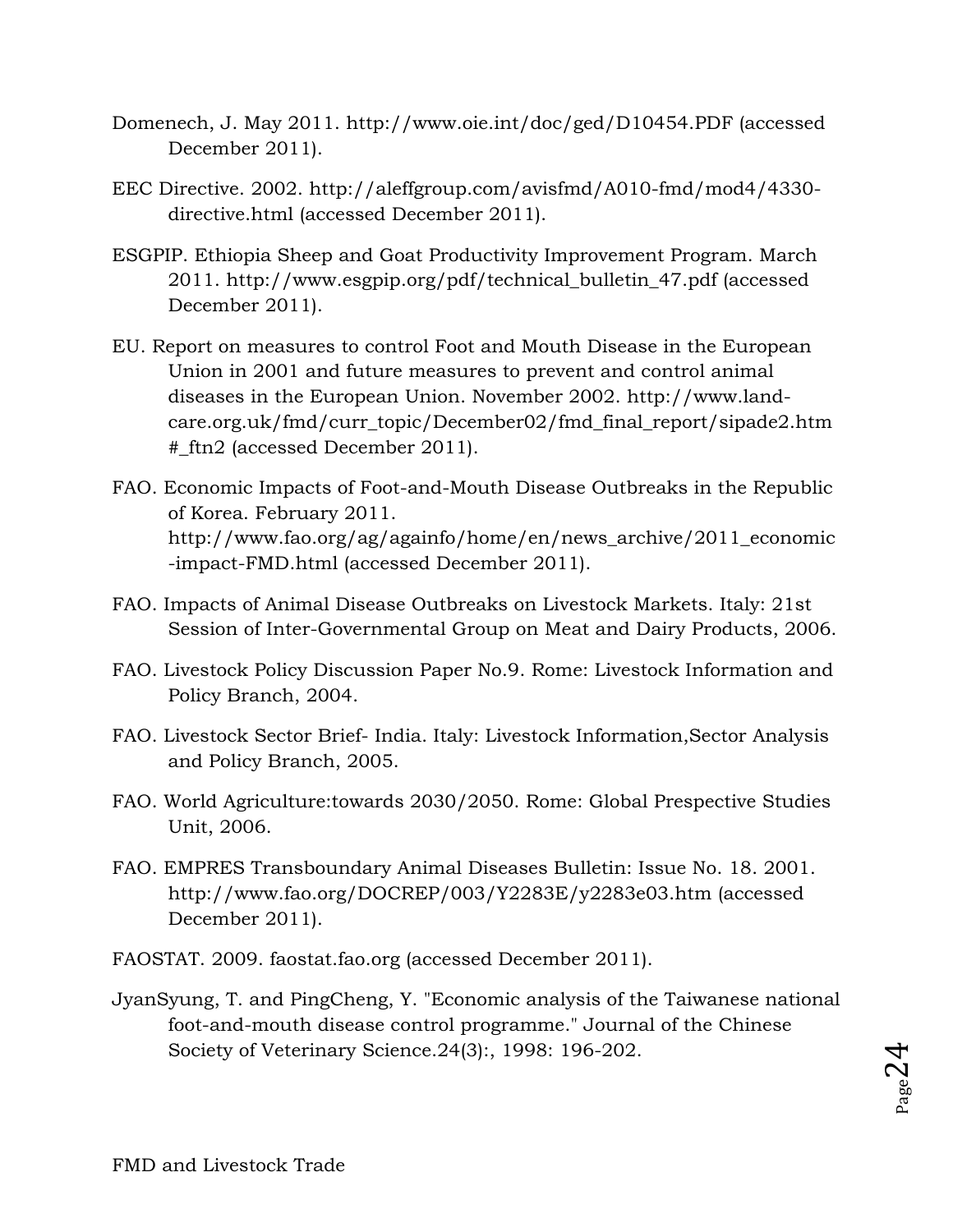- Kivaria, F M. "Foot and mouth disease in Tanzania: an overview of its national status." Veterinary Quarterly.25(2), 2003: 72-78.
- Krystynak, R H E. and Charlebois, P A. "The Potential Economic Impact of an Outbreak of Foot-and-Mouth Disease in Canada." Canadian Veterinary Journal:28(8), 1987: 523-527.
- Latham, B. Bloomberg. March 2011. http://www.bloomberg.com/news/2011- 03-22/south-africa-declares-foot-and-mouth-zone-in-kwazulu-natal-1- .html.
- Lis, H. "Strategy and tactics of vaccination against foot and mouth disease." Zycie Weterynaryjne 84(3), 2009: 243-244.
- Longjam, N., Deb, R.,Sarmah, A K ., Tayo, T., Awachat, V B. and Saxena, V K. Veterinary Medicine International. 2011. http://www.hindawi.com/journals/vmi/2011/905768/ (accessed December 2011).
- Matete, G O., Maingi, N., Muchemi, G., Ogara, W. and Gathuma, J M. "Design and development of an electronic identification and traceability system for cattle under pastoral production systems: a case for Kenya." Livestock Research for Rural Development. 22(8), 2010: 139.
- Mathew, L and Menon, D G. Economic impact of FMD in Chazhoor Panchayat. January 2008. http://www.scopemed.org/mnstemps/2/2- 1295602080.pdf (accessed January 2012).
- Neondo, H. News from Africa. October 2011. http://www.newsfromafrica.org/newsfromafrica/articles/art\_12959.html (accessed December 2011).
- New Zealand Government. Biosecurity New Zealand. 2011. http://www.biosecurity.govt.nz/pests/foot-and-mouth (accessed December 2011).
- News and Broadcast WB. World Bank. 2011. http://web.worldbank.org/WBSITE/EXTERNAL/NEWS/0,,contentMDK: 20954941~pagePK:64257043~piPK:437376~theSitePK:4607,00.html (accessed December 2011).
- OIE. "Technical resolutions." Paris, 2011.
- OIE. "Technical resolutions." Paris, 2009.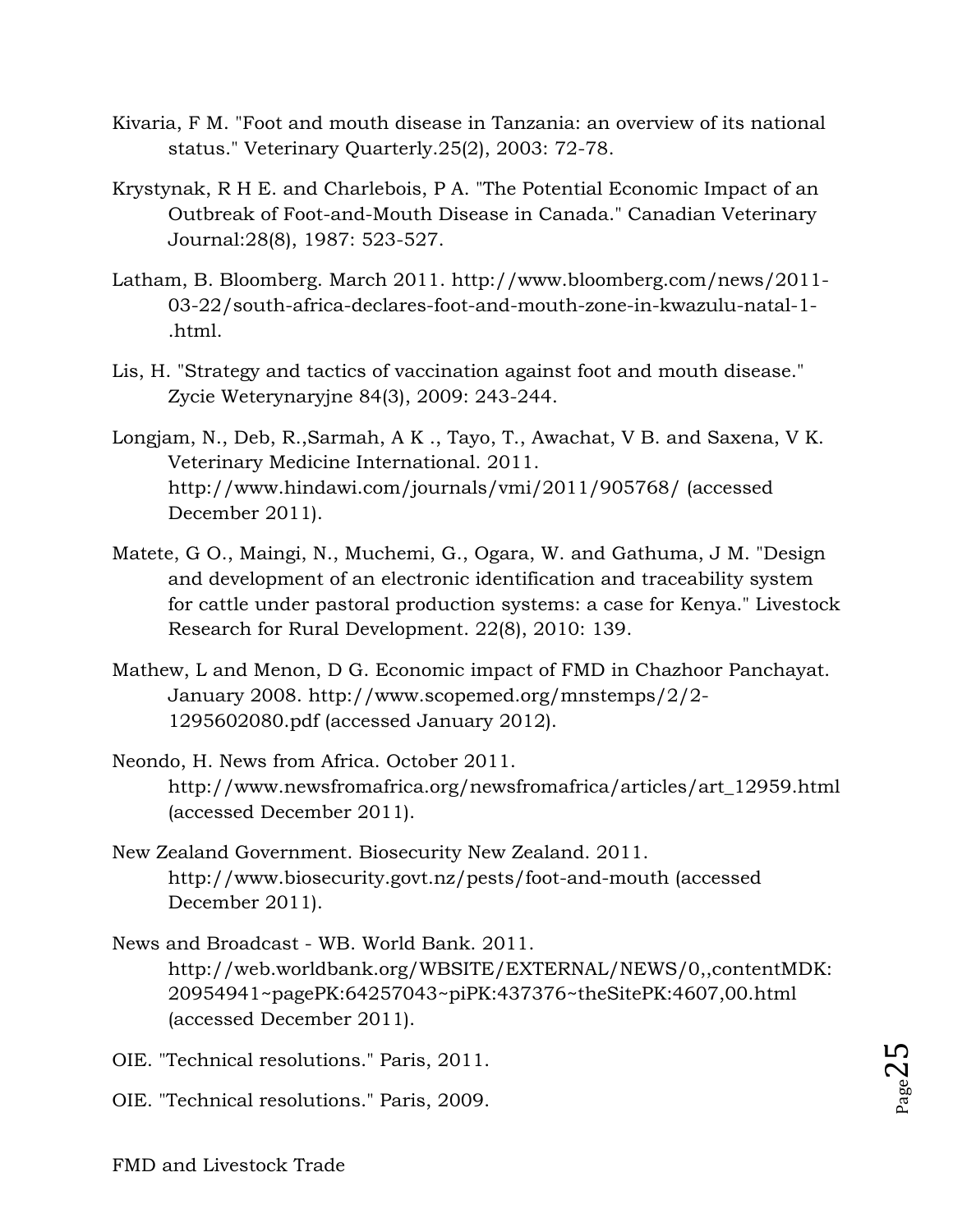- O'Toole, R., Mathews, A. and Michael M. 2002. http://www.tcd.ie/Economics/TEP/2002\_papers/TEPNo8RT22.pdf (accessed January 2012).
- Paton, D J., King, D P., Knowles, N J and Hammond, J. "Recent spread of footand-mouth disease in the Far East." Veterinary Record.166(18), 2010: 569-570.
- Perez, A M., Ward, M P. and Carpenter,T E. "Control of a foot-and-mouth disease epidemic in Argentina." Preventive Veterinary Medicine. 65(3/4), 2004: 217-226.
- Perry, B D., Kalpravidh, W., Coleman, P G., Horst, H S., Mc Dermott, J J., Randolph, T F. and Gleeson, L J. "The economic impact of foot and mouth disease and its control in South-East Asia: a preliminary assessment with special reference to Thailand." Revue Scientifique et Technique Office International des Epizooties.18(2), 1999: 478-497.
- Picado, A., Speybroeck, N., Kivaria, F., Mosha, R ., Sumaye, R D., Casal, J. and Berkvens, D. "Foot and mouth disease in Tanzania from 2001 to 2006." Transboundary and Emerging Diseases. 58(1), 2011: 44-52.
- PTI. Livemint.com. April 2008. http://www.livemint.com/2008/04/24123405/Foot-and-Mouth-diseasecauses.html (accessed January 2012).
- Randolph, T F., Morrison, J A and Poulton, C. "Evaluating equity impacts of animal disease control: the case of foot and mouth disease in Zimbabwe." Review of Agricultural Economics Boston.27(3), 2005: 465-472.
- Randolph., T F., Perry, B D., Benigno, C C., Santos, I J., Agbayani, A L., Coleman, P., Webb, R. and Gleeson, L J. "The economic impact of foot and mouth disease control and eradication in the Philippines." Revue Scientifique et Technique Office International des Epizooties.21(3), 2002: 645-661.
- Reserve Bank of New Zealand. Reserve Bank of New Zealand. 2003. http://www.rbnz.govt.nz/research/0130346\_2.pdf (accessed December 2011).
- Ronny, S. Institute of Development Studies, Brighton. 2008. http://www.stepscentre.org/PDFs/VetScience\_Working%20Paper%206.pdf (accessed December 2011).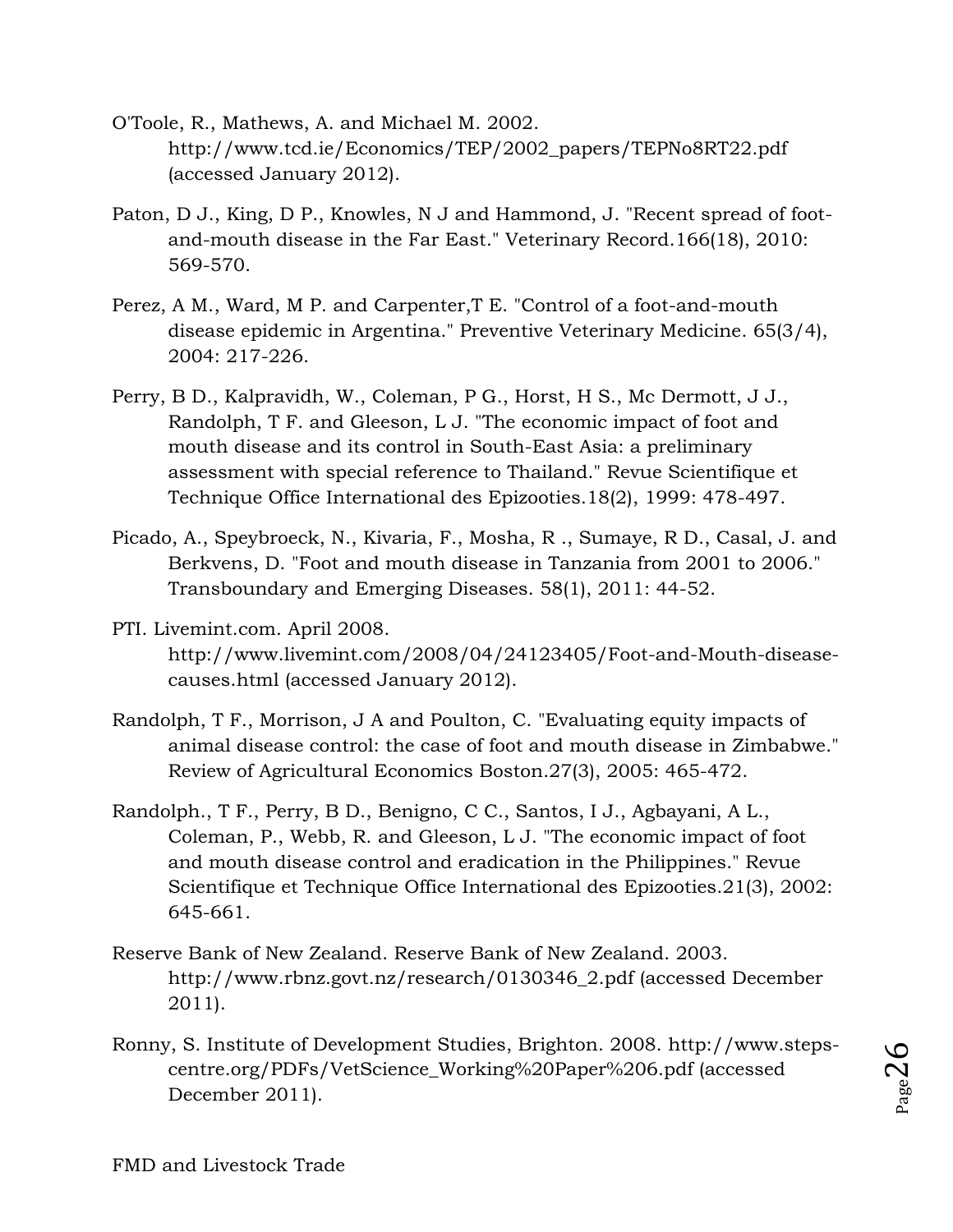- Rweyemamu, M., Roeder, P., MacKay, D., Sumption, K., Brownlie, J. and Leforban,Y. "Planning for the progressive control of foot-and-mouth disease worldwide." Transboundary and Emerging Diseases.55(1), 2008: 73-87.
- Saraiva, V and Darsie, G. "The use of vaccines in South American foot-andmouth disease eradication programmes." Control of infectious animal diseases by vaccination, 2004: 33-40.
- Srinivasan, V A. 2003.

http://www.indiaveterinarycommunity.com/profperspective/featuredarti cle/Mar-03/art-vasrinivasan.asp (accessed December 2011).

- TheDairySite. July Tuesday, 2009. www.developmentalchannel.org/agriculture/agribusiness/2586.
- Thobokwe, G., Matlho, O G, Fana E M. and Dibe, S. 2010. http://www.sasvepm.com/supportfiles/proceedingsofthe9thsasvepmcongress.pdf (accessed December 2011).
- Thomson, R G . "Overview of foot and mouth diseases in southern Africa." Rev. sci. tech. Off. int. Epi.,, 1995: 503-520.
- Thornton, P K. "Livestock production:recent trends, future prospects." Philosophical Transactions of Royal Society B, 2010: 365,2853-2867.
- USDA. Discussions on FMD: Impact and Mitigation Strategies. 2011. http://www.aphis.usda.gov/animal\_health/acah/downloads/documents /Discussions%20on%20FMD\_Animal\_Health\_Advisory\_03-04-2011.pdf (accessed December 2011).
- Verma, A K., Pal, B C., Singh, C P., Jain, U., Yadav, S K and Mahima. "Studies of the outbreaks of foot and mouth disease in Uttar Pradesh, India, between 2000 and 2006." Asian Journal of Epidemiology.3(3):, 2010: 141-147.
- Wharton University. February 2006. http://www.wharton.universia.net/index.cfm?fa=viewfeature&language= english&id=1117 (accessed December 2011).